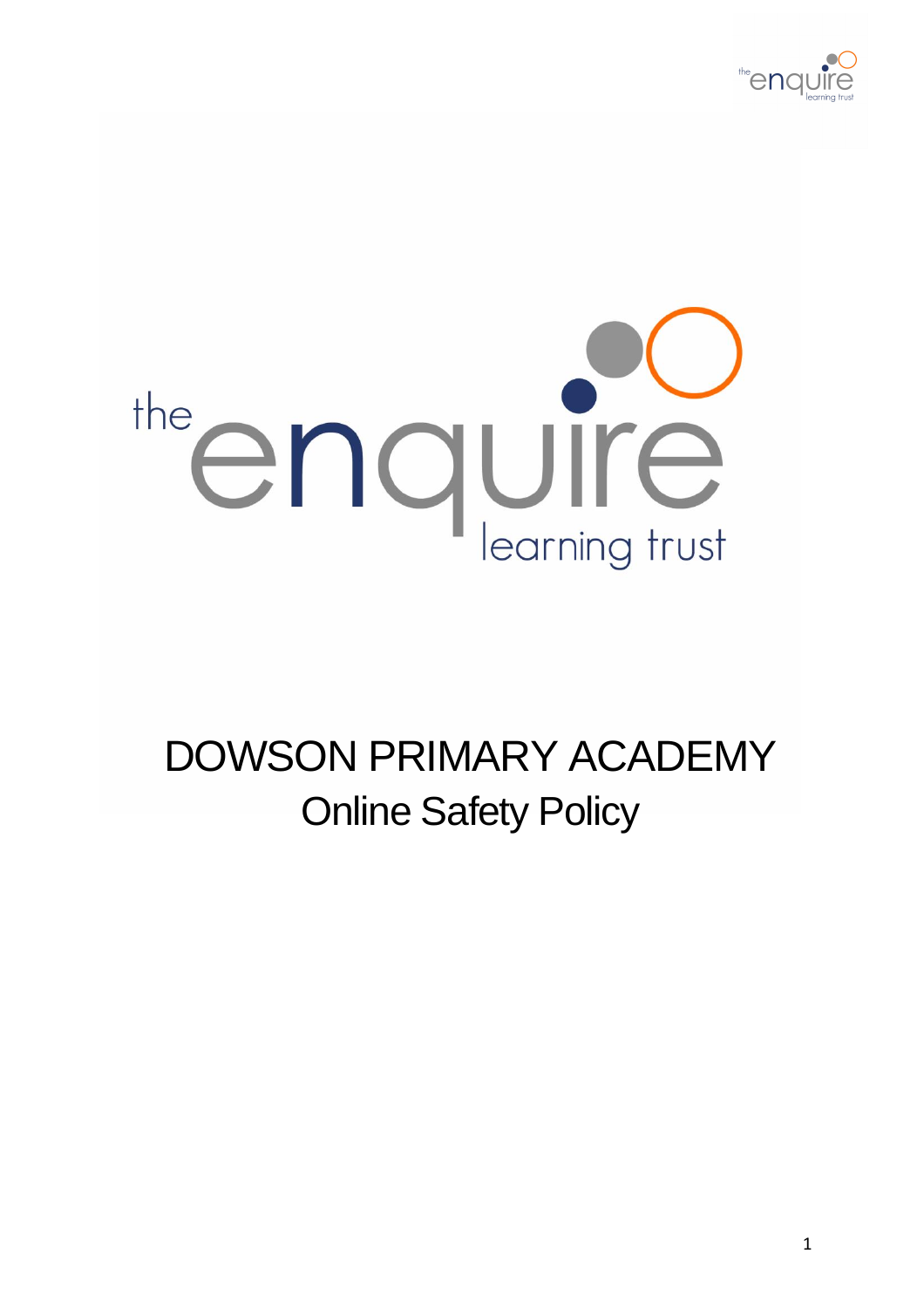

# **Contents**

| 1. | Policy Development and Review | 3  |
|----|-------------------------------|----|
| 2. | Scope of the Policy           | 4  |
| 3  | Roles and Responsibilities    | 5  |
| 4. | Education                     | 9  |
| 5. | Technical                     | 12 |
| 6. | <b>National Links</b>         | 25 |
| 7. | Legislation                   | 26 |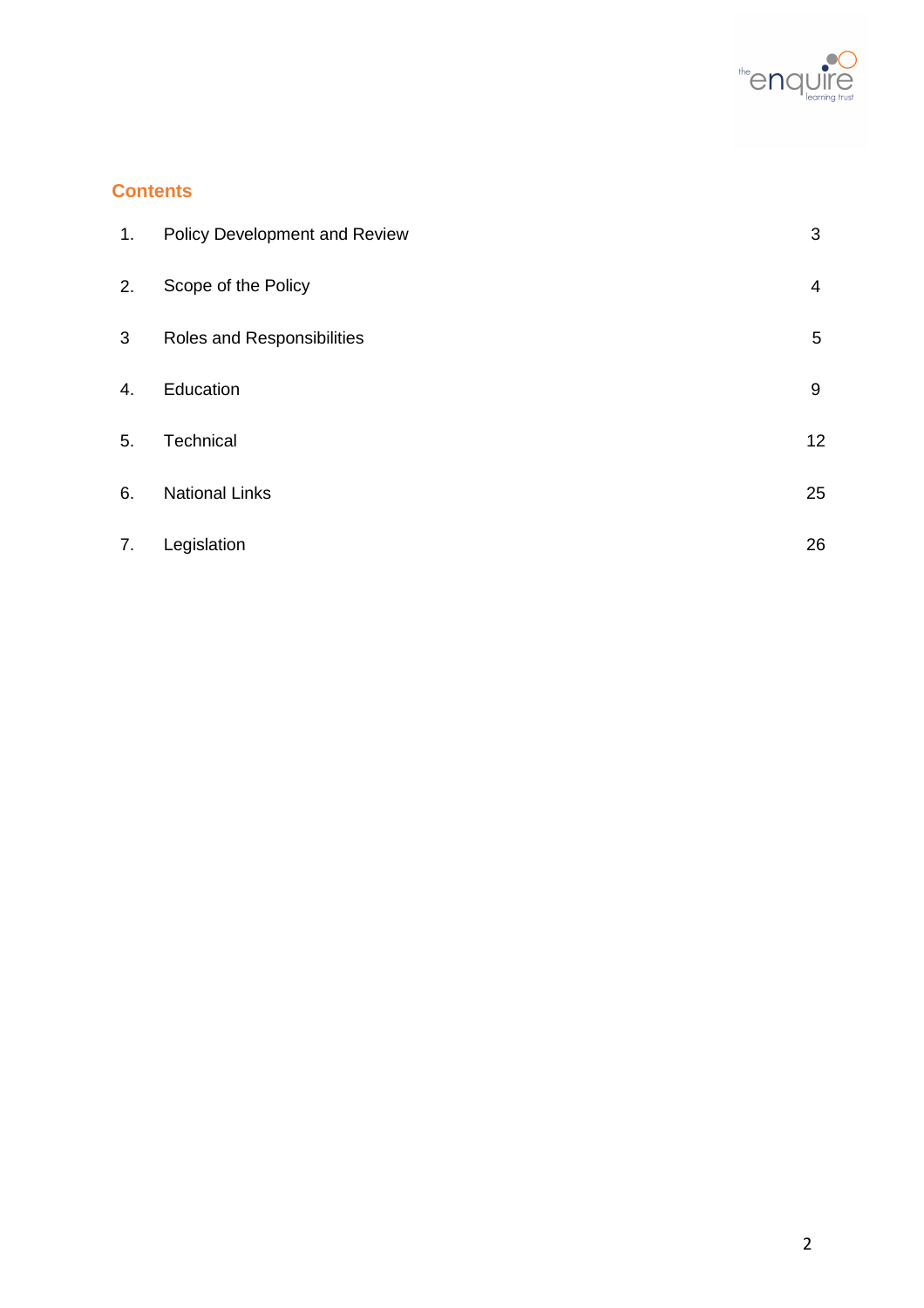

# **Version History**

| Date         | Author                 | <b>Version</b> | Comment                       |
|--------------|------------------------|----------------|-------------------------------|
| October 2019 |                        |                | Approved by Trustees Oct 2019 |
| October 2020 | <b>Kelly Shaw</b>      |                |                               |
| October 2021 | Kelly Shaw/Jo Layfield |                |                               |
|              |                        |                |                               |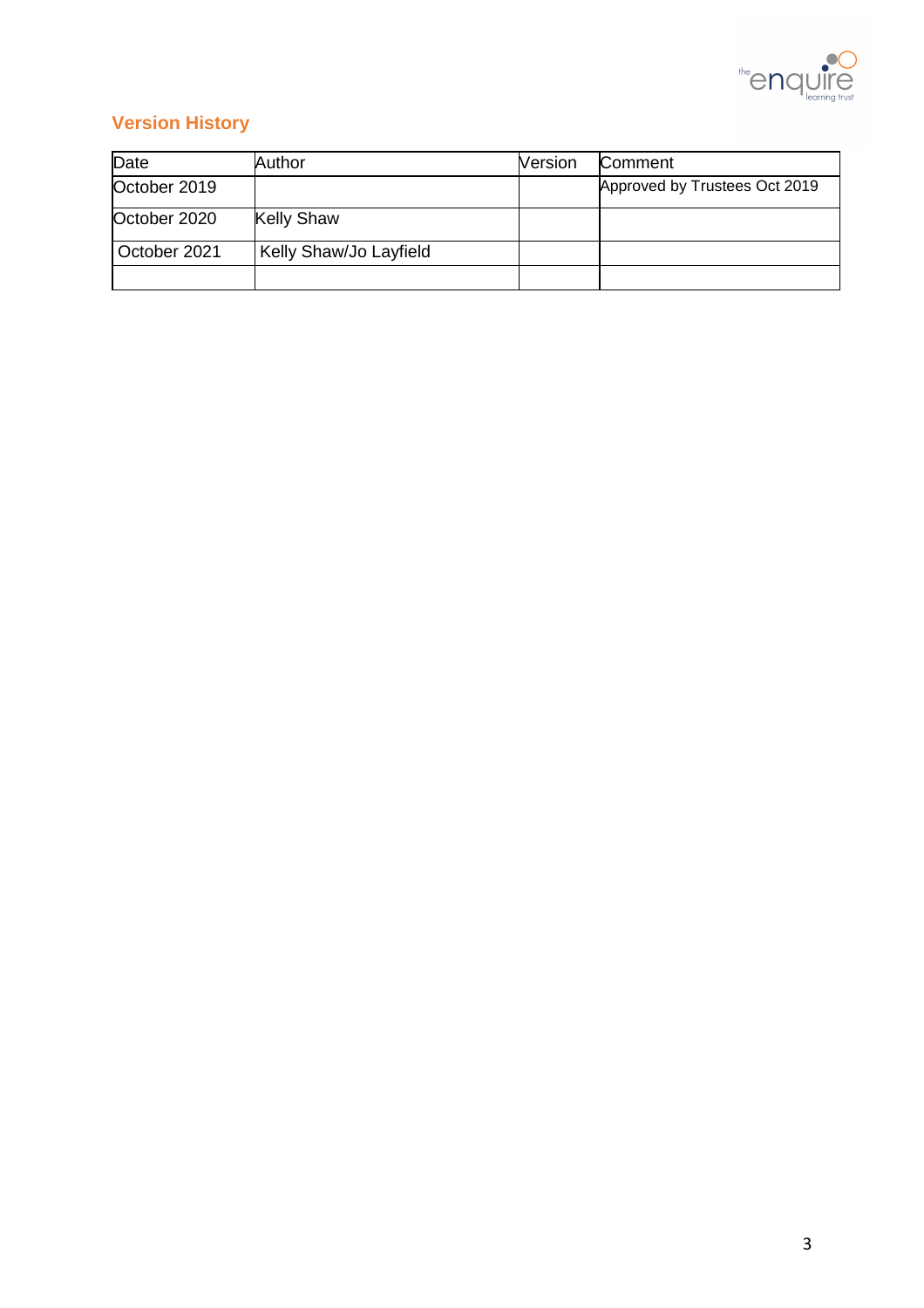

# **1. Policy Development and Review**

The Online Safety Policy was developed by the Trust in March 2018. It has been adapted with reference to policy templates from South West Grid for Learning and adapted to meet our needs.

Upon review, the policies below will be consulted to ensure clarity.

- Safeguarding / child protection.
- Anti-bullying
- Behaviour
- Information Security
- Information Governance
- Employee code of conduct / employee's handbook
- Data protection
- Preventing Radicalisation
- Social Media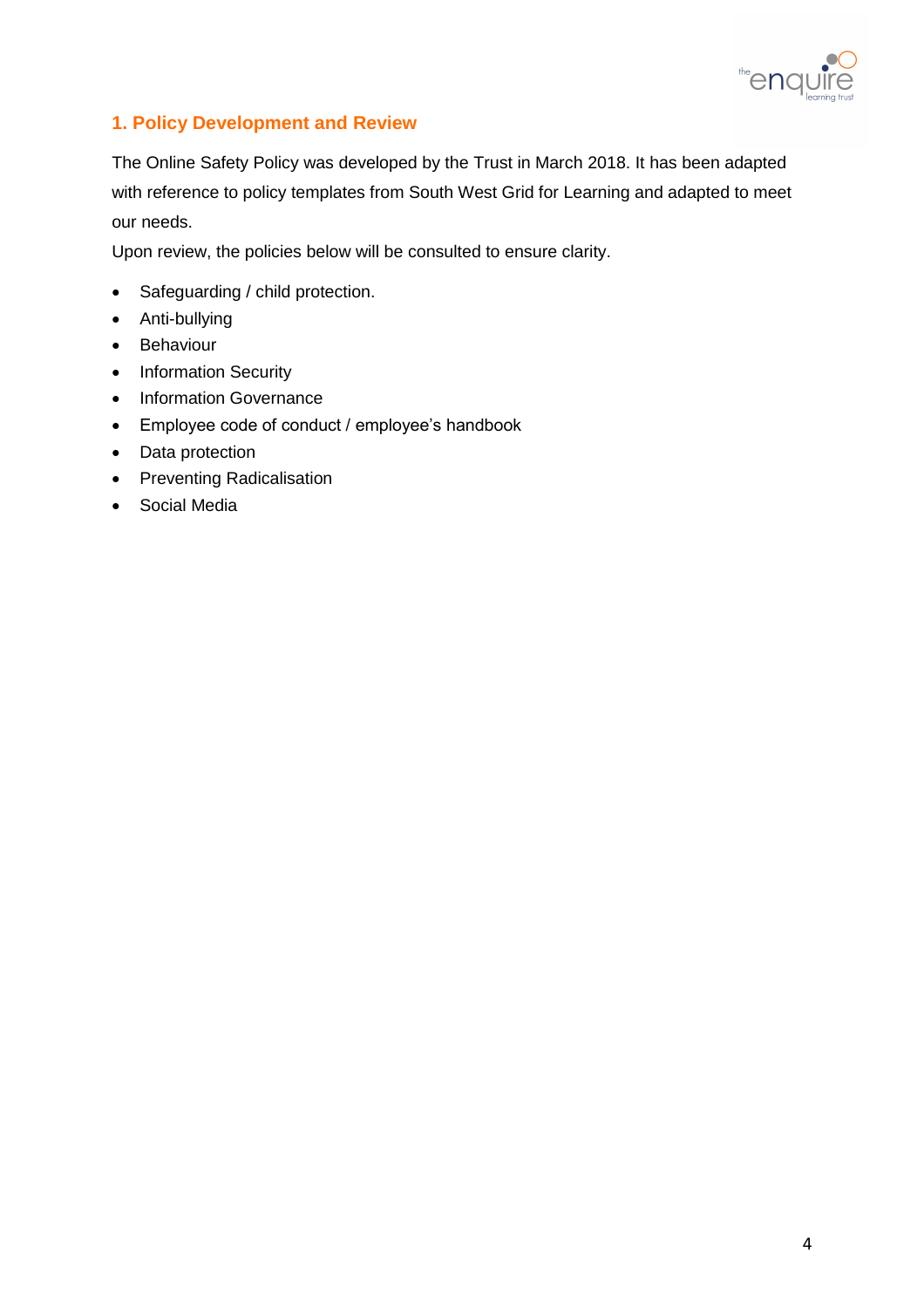

# **2. Scope of the Policy**

This policy applies to all members of the academy community (including employees, pupils, volunteers, parents / carers, visitors, community users) who have access to and are users of academy ICT systems, both in and out of the academy.

The Education and Inspections Act 2006 empowers Principals to such extent as is reasonable, to regulate the behaviour of pupils / pupils when they are off the academy site and empowers members of employees to impose disciplinary penalties for inappropriate behaviour. This is pertinent to incidents of cyber-bullying or other Online Safety incidents covered by this policy, which may take place outside of the academy, but is linked to membership of the academy. The 2011 Education Act increased these powers with regard to the searching for and of electronic devices and the deletion of data. In the case of both acts, action can only be taken over issues covered by the published Behaviour Policy.

The academy will deal with such incidents within this policy and associated behaviour and anti-bullying policies and will, where known, inform parents / carers of incidents of inappropriate Online Safety behaviour that take place out of academy.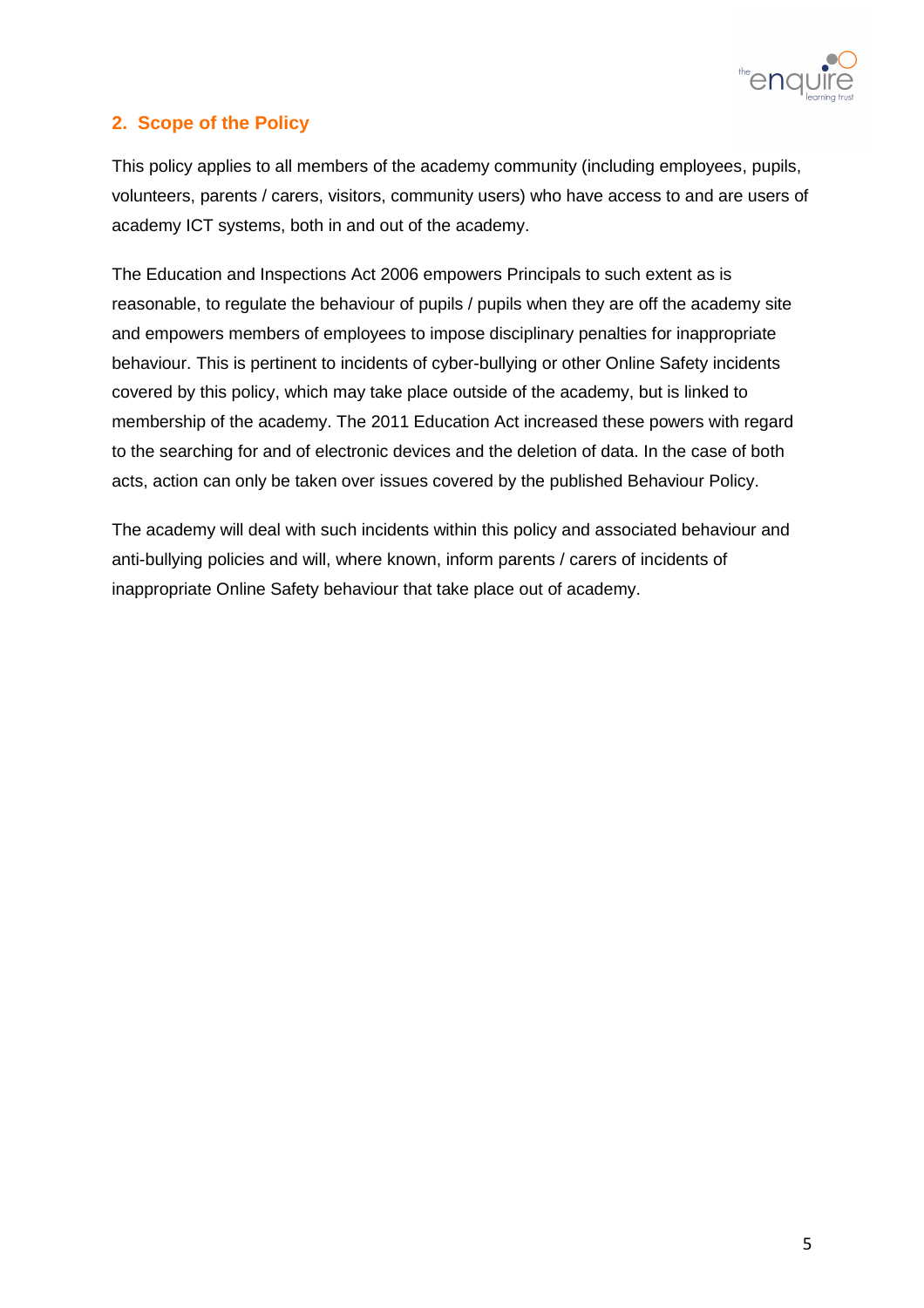

# **3. Roles and Responsibilities**

The following section outlines the online safety roles and responsibilities of individuals and groups within the academy:

## **Academy Improvement Committees**

Academy Improvement Committees are included in the process for approving the Online Safety Policy and for reviewing the effectiveness of the policy. This will be carried out by the Academy Improvement Committee receiving regular information about online safety incidents and monitoring reports. A member of the Academy Improvement Commitee has taken on the role of Online Safety Governor.

The role of the Online Safety Governor will include:

- Regular meetings with the academy IT Leads
- Regular monitoring of online safety incident logs
- Regular monitoring of filtering / change control logs
- Reporting to relevant Academy Improvement Committee

## **Principal and Senior Leaders**

- The Principal has a duty of care for ensuring the safety (including online safety) of members of the academy community, though the day to day responsibility for online safety will be delegated to the academy IT Leads.
- The Principal and (at least) another member of the Senior Leadership Team are aware of the procedures to be followed in the event of a serious online safety allegation being made against a member of employees.
- The Principal and Senior Leaders are responsible for ensuring that the academy IT Leads and other relevant employees receive suitable training to enable them to carry out their online safety roles and to train other colleagues, as relevant.
- The Senior Leadership Team will receive regular monitoring reports from the academy IT Leads.

# **Academy IT Lead:**

- Takes day to day responsibility for online safety issues and has a leading role in establishing and reviewing the academy online safety policies / documents.
- Ensures that all employees are aware of the procedures that need to be followed in the event of an online safety incident taking place.
- Provides training and advice for employees.
- Liaises with the Trust and other relevant bodies.
- Liaises with academy IT support employees.
- Receives reports of online safety incidents.
- Attends relevant meeting / Academy Improvement Committee.
- Reports regularly to Senior Leadership Team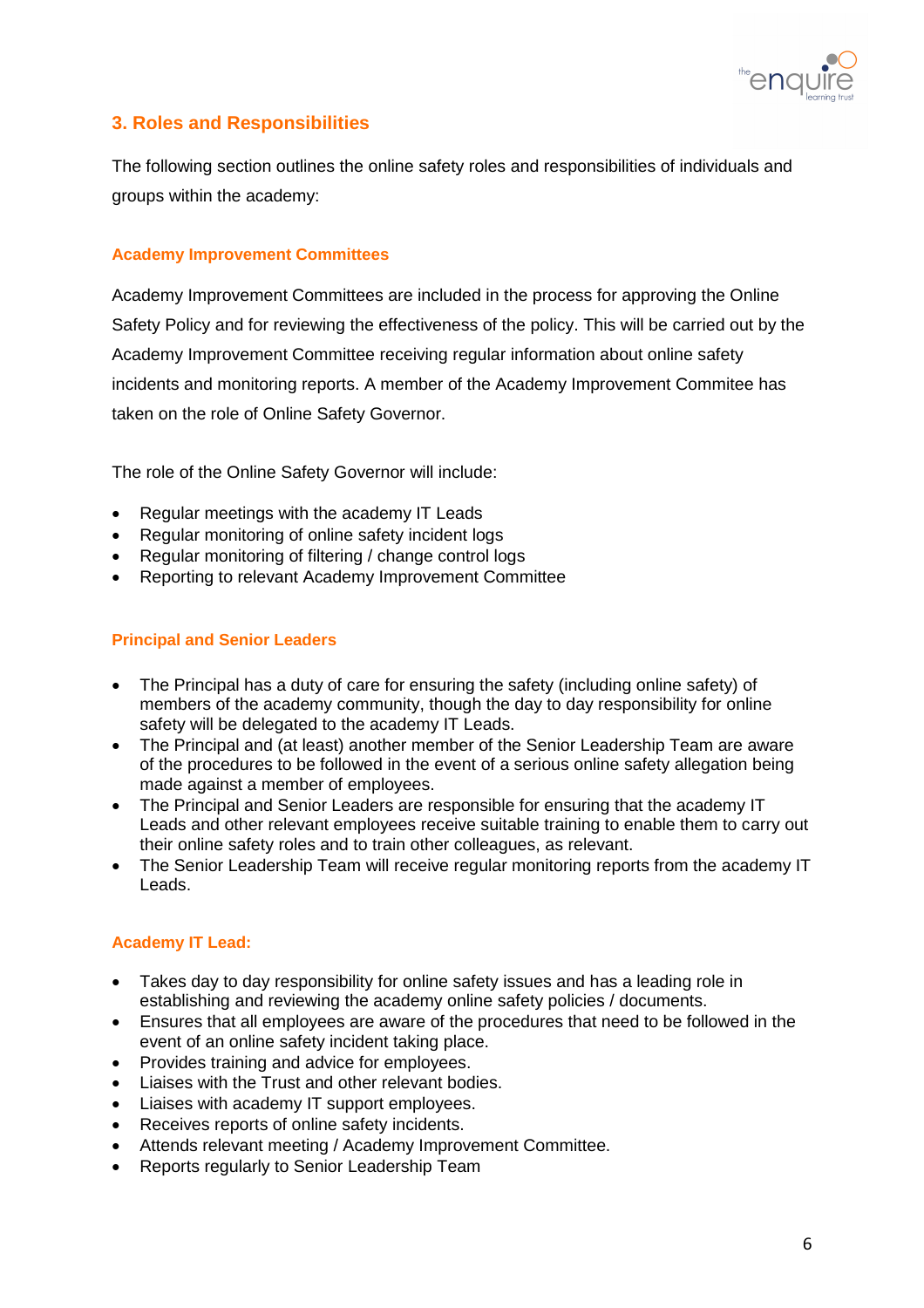

# **ICT Technical Support**

The ICT Technical Support employees are responsible for ensuring:

- That the academy's technical infrastructure blueprint from the Trust is supported, regularly checked, updated, and therefore secure and is not open to misuse or malicious attack.
- That users may only access the networks and devices through a properly enforced password protection policy, in which passwords are regularly changed in accordance with the Trust Information Governance policy.
- That internet filtering is differentiated according to the age of the person and the needs of the academy.
- That they keep up to date with online safety technical information in order to effectively carry out their online safety role and to inform and update others as relevant.
- That the use of the academy network / internet / remote access / email is regularly monitored in order that any misuse / attempted misuse can be reported to the Principal for investigation / action / sanction.

## **Teaching and Support Employees**

Are responsible for ensuring that:

- They have an up to date awareness of online safety matters and of the current academy Online Safety Policy and practices.
- They have read, understood and signed the Employees Acceptable Use Policy (AUP).
- They report any suspected misuse or problem to the Principal / Academy IT Leads for investigation / action / sanction
- All digital communications with pupils / parents / carers should be on a professional level and only carried out using official academy systems.
- Online safety issues are embedded in all aspects of the curriculum and other activities.
- Pupils understand and follow the Online Safety Policy and acceptable use policies.
- Pupils have a good understanding of research skills and the need to avoid plagiarism and uphold copyright regulations.
- They monitor the use of digital technologies, mobile devices, cameras etc. in lessons and other academy activities (where allowed) and implement current policies with regard to these devices
- In lessons where internet use is pre-planned pupils should be guided to sites checked as suitable for their use and that processes are in place for dealing with any unsuitable material that is found in internet searches.

#### **Designated Safeguarding Lead**

The DSL should be trained in Online Safety issues and be aware of the potential for serious child protection / safeguarding issues to arise from incidents such as:

- Sharing of personal data.
- Access to illegal / inappropriate materials.
- Inappropriate online contact with adults / strangers.
- Potential or actual incidents of grooming.
- Cyber-bullying.
- Refer to the Trust Safeguarding and Child Protection Policy for further information.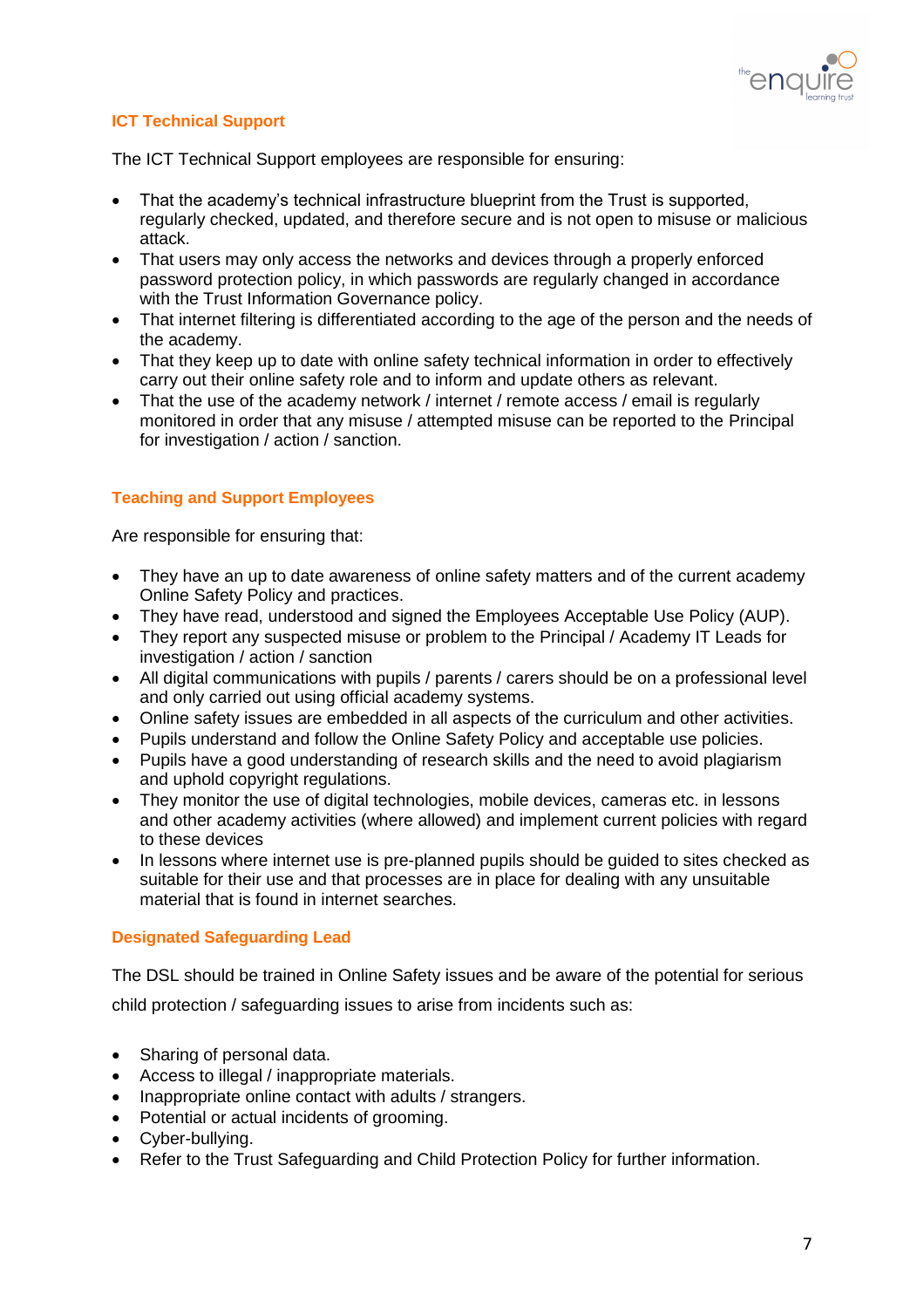

# **Pupils:**

- Are responsible for using the academy digital technology systems in accordance with the Acceptable Use Agreement.
- Have a good understanding of research skills and the need to avoid plagiarism and uphold copyright regulations
- Need to understand the importance of reporting abuse, misuse or access to inappropriate materials and know how to do so.
- Will be expected to know and understand policies on the use of mobile devices and digital cameras. They should also know and understand policies on the taking / use of images and on cyber-bullying.
- Should understand the importance of adopting good online safety practice when using digital technologies out of academy and realise that the academy's Online Safety Policy covers their actions out of academy, if related to their membership of the academy.

#### **Parents/Carers**

Parents / Carers play a crucial role in ensuring that their children understand the need to use the internet / mobile devices in an appropriate way. The academy will take every opportunity to help parents understand these issues. Parents and carers will be encouraged to support the academy in promoting good online safety practice and to follow guidelines on the appropriate use of:

- Digital and video images taken at academy events.
- Use of social media.
- Their children's personal devices in the academy (where this is allowed).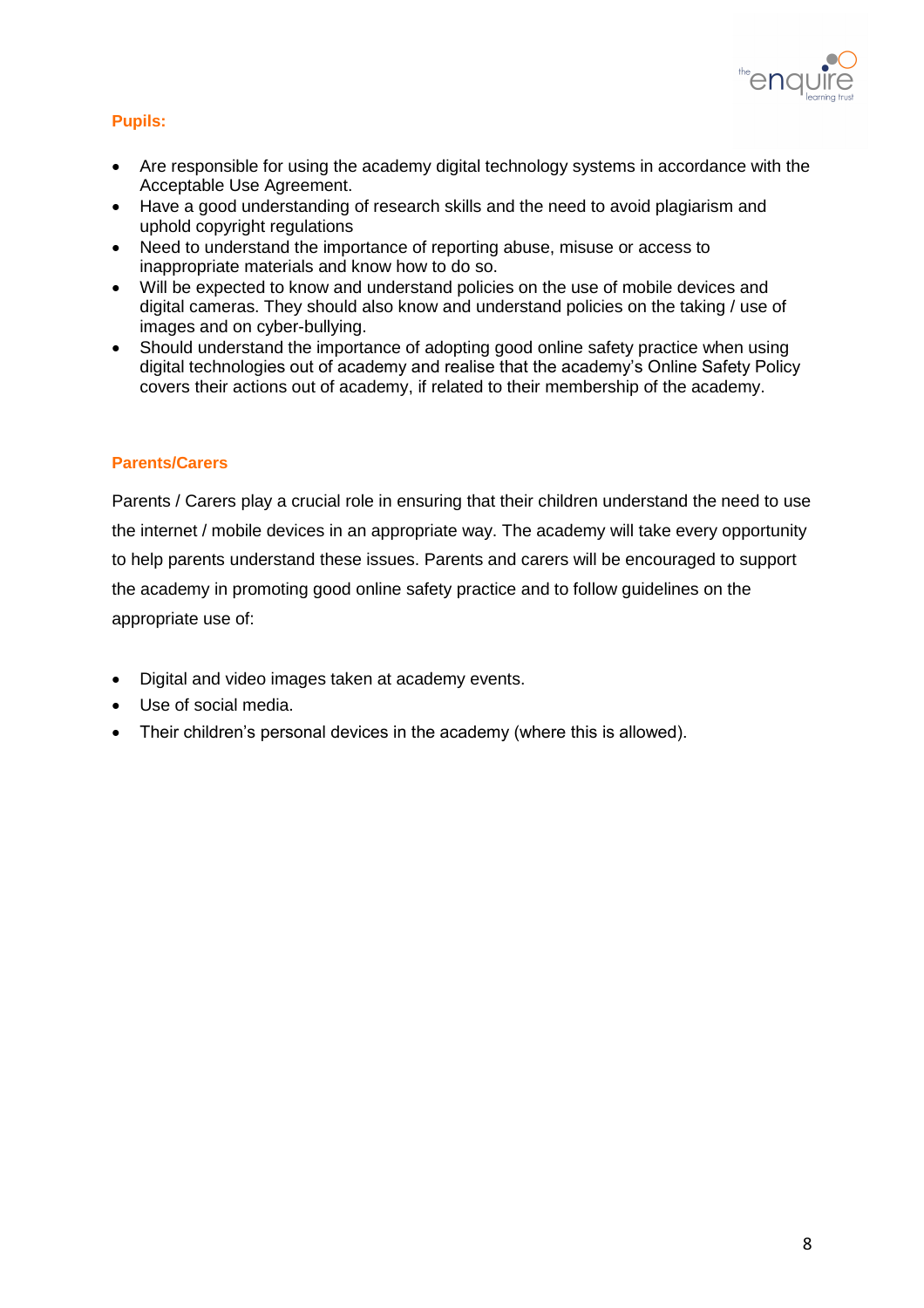

# **4. Education**

#### **Pupils**

Whilst regulation and technical solutions are very important, their use must be balanced by educating pupils to take a responsible approach. The education of pupils in online safety is therefore an essential part of the academy's online safety provision. Pupils need the help and support of the academy to recognise and avoid online safety risks and build their resilience.

Online safety should be a focus in all areas of the curriculum and employees should reinforce online safety messages across the curriculum. The online safety curriculum should be broad, relevant and provide progression, with opportunities for creative activities and will be provided in the following ways:

- A planned online safety curriculum will be provided as part of Computing / PHSE / other lessons and should be regularly revisited.
- Key online safety messages will be reinforced as part of a planned programme of assemblies and tutorial / pastoral activities.
- Pupils will be taught in all appropriate lessons to be critically aware of the materials / content they access online and be guided to validate the accuracy of information.
- Pupils will be taught to acknowledge the source of information used and to respect copyright when using material accessed on the internet.
- Pupils will be supported in building resilience to radicalisation by providing a safe environment for debating controversial issues and helping them to understand how they can influence and participate in decision-making.
- Pupils will be helped to understand the need for the Acceptable Use Policy and encouraged to adopt safe and responsible use both within and outside the academy.
- Employees will act as good role models in their use of digital technologies, the internet and mobile devices.
- In lessons where internet use is pre-planned, it is best practice that pupils should be guided to sites checked as suitable for their use and that processes are in place for dealing with any unsuitable material that is found in internet searches.
- Where pupils are allowed to freely search the internet, employees should be vigilant in monitoring the content of the websites.
- It is accepted that from time to time, for good educational reasons, pupils may need to research topics (e.g. racism, drugs, discrimination) that would normally result in internet searches being blocked. In such a situation, employees can request that the Technical employees (or other relevant designated person) can temporarily remove those sites from the filtered list for the period of study. Any request to do so, should be auditable, with clear reasons for the need.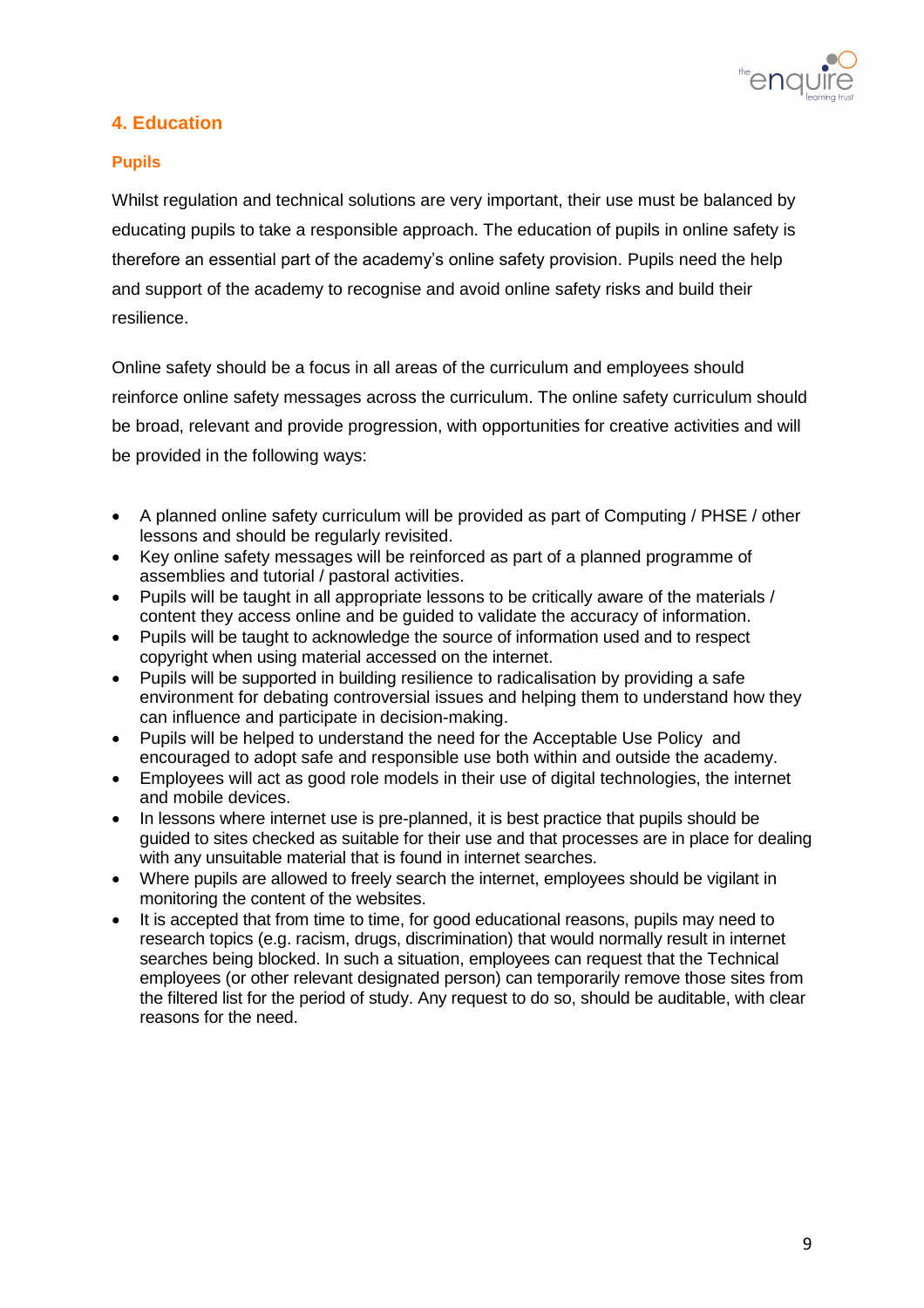

## **Parents / Carers**

Many parents and carers have only a limited understanding of online safety risks and issues, yet they play an essential role in the education of their children and in the monitoring / regulation of the children's online behaviours. Parents may underestimate how often children come across potentially harmful and inappropriate material on the internet and may be unsure about how to respond.

The academy will therefore seek to provide information and awareness to parents and carers through:

- Curriculum activities
- Letters, newsletters, web site, social media
- Parents / Carers evenings / sessions
- High profile events / campaigns e.g. Safer Internet Day

## **Employees / Volunteers**

It is essential that all employees receive online safety training and understand their responsibilities, as outlined in this policy. Training will be offered as follows:

- A planned programme of formal online safety training will be made available to employees through Safeguarding Pro and Flick Learning. This will be regularly updated and reinforced. An audit of the online safety training needs of all employees will be carried out regularly.
- All new employees will receive online safety training as part of their induction programme, ensuring that they fully understand the academy Online Safety Policy and Acceptable Use Agreements.
- This Online Safety Policy and its updates will be presented to and discussed by employees team meetings / INSET days.

#### **Academy Improvement Committee**

Academy Improvement Committees take part in online safety training / awareness sessions, with particular importance for those who are members of any subcommittee / group involved in technology / online safety / health and safety /safeguarding. This will be offered in a number of ways:

• Attendance at training provided by the Local Authority / National Academy Improvement Committee Association / or other relevant organisation.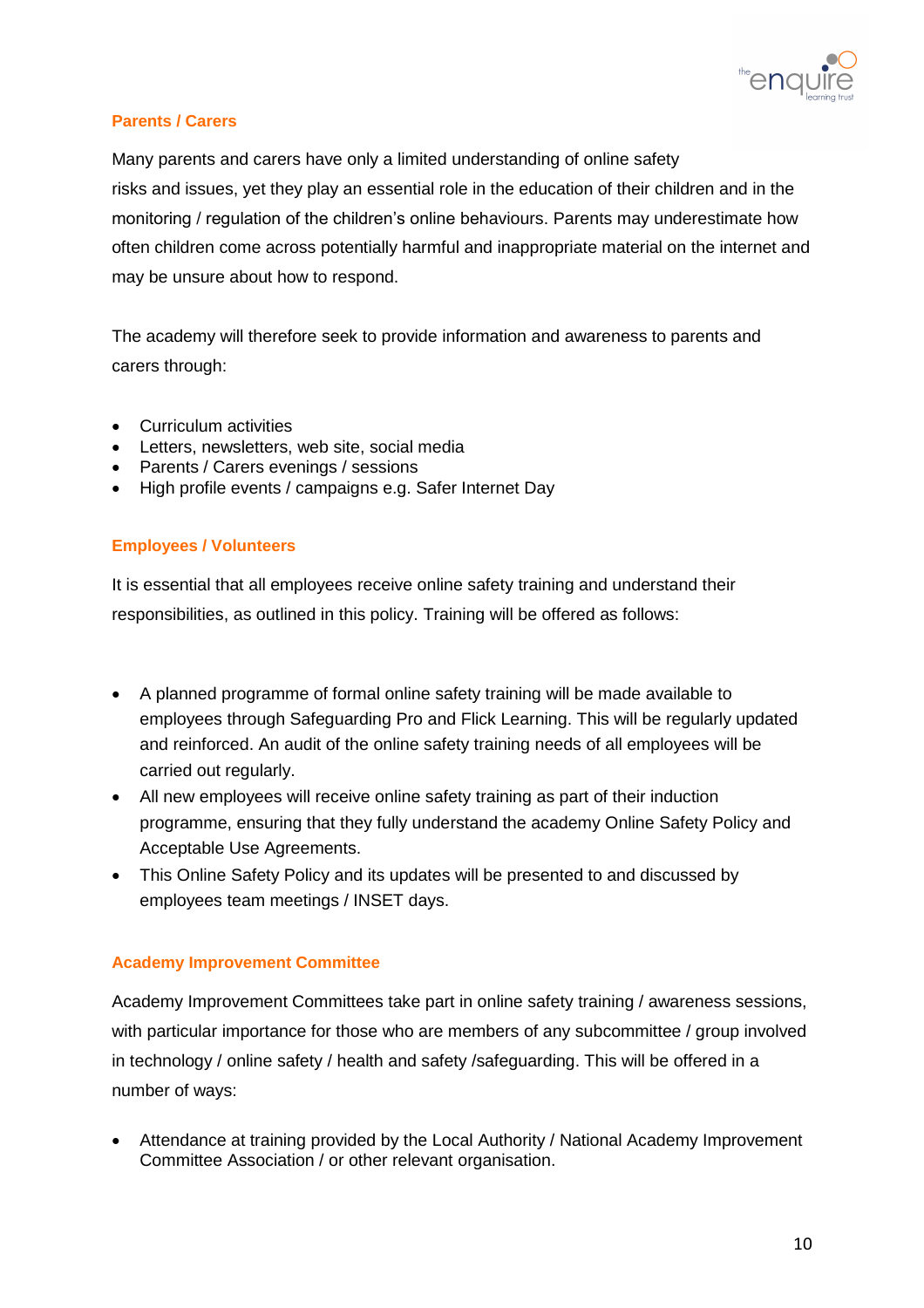

• Participation in academy / academy training / information sessions for employees or parents.

# **5. Technical**

The Trust and the academy will be responsible for ensuring that the academy infrastructure / network is as safe and secure as is reasonably possible.

The technical requirements regarding security and integrity of the academy infrastructure and all devices is contained within the Trust Information Governance policy. The following is for clarity and additional information.

- All users will have clearly defined access rights to academy technical systems and devices suitable to their role within the academy.
- *•* The administrator passwords for the academy ICT systems must also be available to the Principal or other nominated senior leader and kept in a secure place (e.g. academy safe).

## **Internet Filtering**

- *•* Internet access is filtered for all users. Illegal content (child sexual abuse images) is filtered by the filtering provider by actively employing the Internet Watch Foundation CAIC list. Content lists are regularly updated and internet use is logged and regularly monitored. There is a clear process in place to deal with requests for filtering changes.
- *•* Internet filtering should ensure that pupils are safe from terrorist and extremist material when accessing the internet.
- *•* The academy has provided differentiated user-level filtering (allowing different filtering levels for different ages / stages and different groups of users – employees / pupils etc.)

#### **Monitoring**

No filtering system can guarantee 100% protection against access to unsuitable sites. The academy will therefore monitor the activities of users on the academy network and on academy equipment using Futures Cloud monitoring software.

Monitoring will take place as follows:

- All devices, including iPads, PC's and laptops are monitored using Futures Cloud and Smoothwall.
- All student alerts are sent to the online safety lead and principal and action taken as necessary.
- All employees alerts are sent to the principal and action taken as necessary.
- All email alerts are also managed and checked centrally by the trust.
- The employees who monitor the solution in each academy are in turn monitored by nominated personnel within the Trust.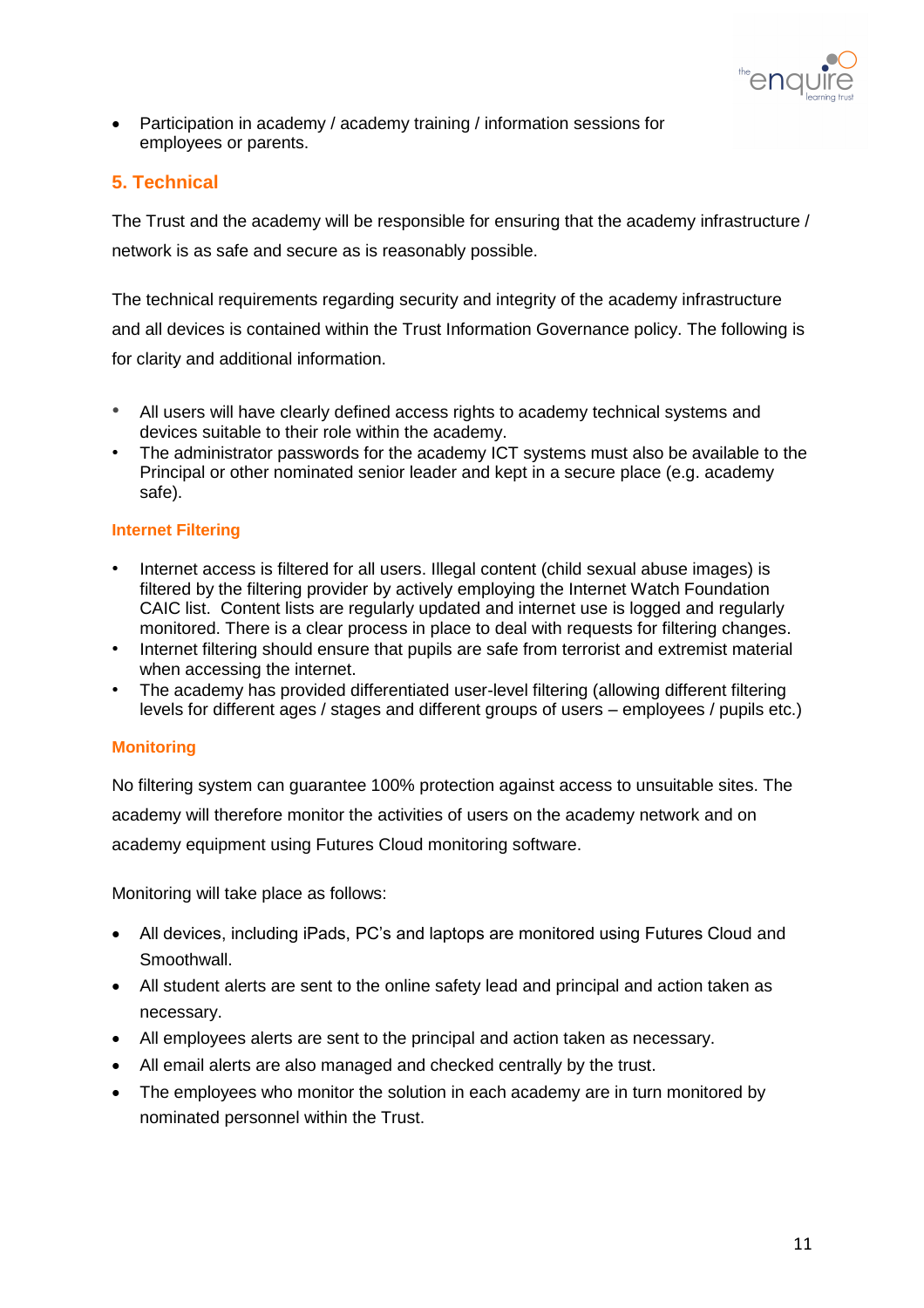

## **Passwords**

- All employees will have various passwords for access onto different systems, e.g. academy network, CPOMS, remote access etc. All passwords will be regularly changed in accordance with the Information Governance policy.
- All pupils (at KS1 and above) will be provided with a username and secure password. Users are responsible for the security of their username and password and will be required to change their password in accordance with Trust Information Governance policy.

#### **Anti-Virus**

• Sophos anti-virus software is used on all appropriate academy devices. This software is automatically and regularly updated.

#### **USB Devices**

• The use of USB devices such as backup drives, pendrives etc. is not permitted on academy systems.

#### **Personal Mobile Devices**

The term 'personal mobile devices' references the wide range of technology that is now available and will include devices such as:

- Mobile phones / tablets.
- Smart wearable technology (e.g. smart watches).

#### **Employees**

Employees are permitted personally owned mobile devices within the academy, however they must be:

- Switched off or to silent.
- Used only within the employees room.
- In the case of smart watches, employees should have notifications switched off to remove the temptation to check.
- Personal devices are not to be used for taking images/videos of the pupils or other members of employees.
- Not used for direct contact with pupils.

#### **Pupils**

Pupils are not permitted to use personally-owned mobile devices within the academy. In extraordinary circumstances a small number of children may have to bring a device to the academy (e.g. a mobile phone) however this should be handed into reception on arrival at the academy.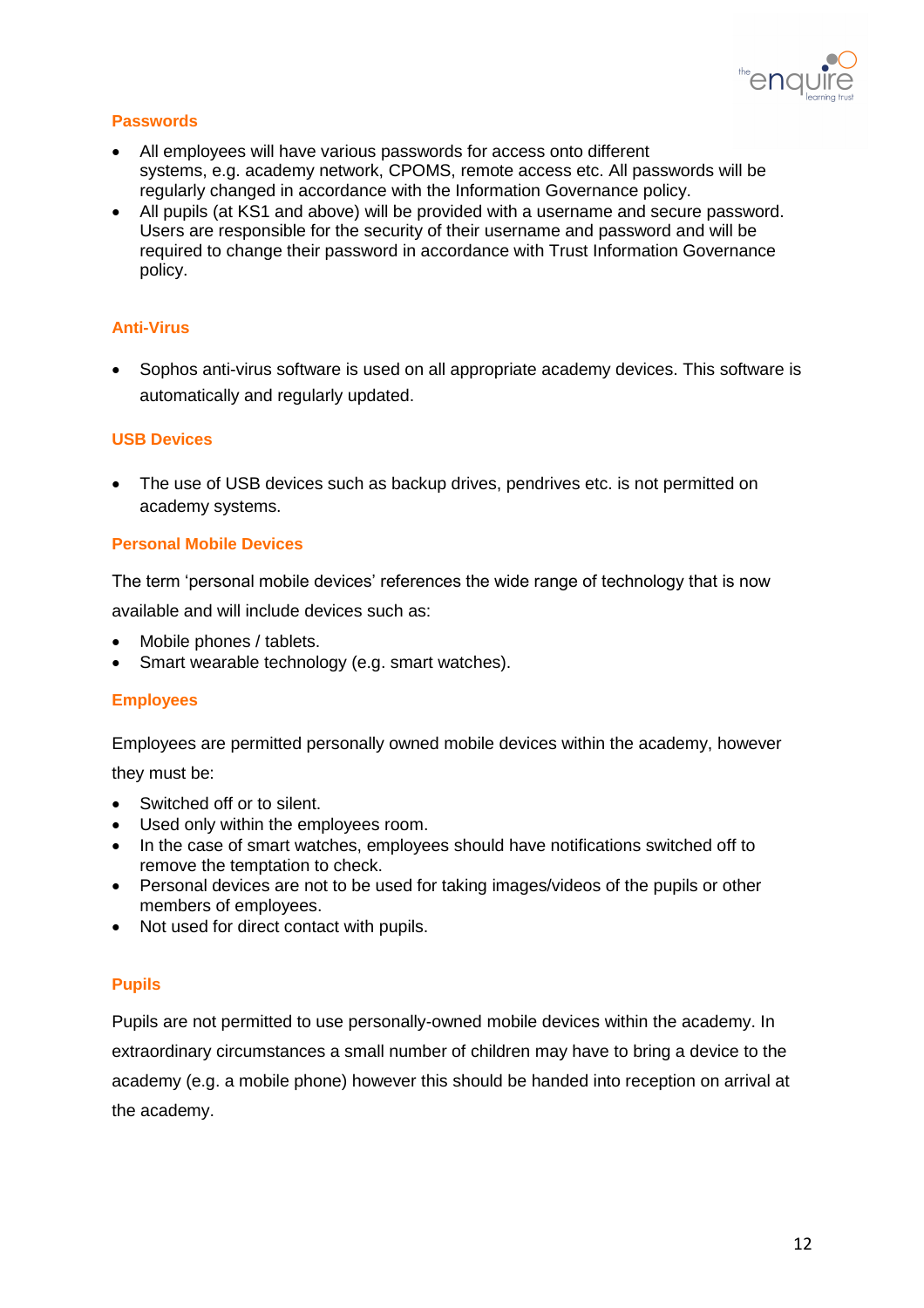

Due to the potential for images/videos to be taken in the classroom/playground/toilets etc. parents will be advised not to allow their children to wear smart watches. If any children are found to be wearing a smart watch they will be asked to remove and leave at reception for collection at the end of the academy day.

## **Digital and Video Images**

The development of digital imaging technologies has created significant benefits to learning, allowing employees and pupils instant use of images that they have recorded themselves or downloaded from the internet. However, employees, parents / carers and pupils need to be aware of the risks associated with publishing digital images on the internet. Such images may provide avenues for cyberbullying to take place. Digital images may remain available on the internet forever and may cause harm or embarrassment to individuals in the short or longer term. It is common for employers to carry out internet searches for information about potential and existing employees. The academy will inform and educate users about these risks and will implement policies to reduce the likelihood of the potential for harm:

- When using digital images, employees should inform and educate pupils about the risks associated with the taking, use, sharing, publication and distribution of images. In particular they should recognise the risks attached to publishing their own images on the internet e.g. on social networking sites.
- Written permission from parents or carers will be obtained before photographs of pupils are published on the academy website / social media / local press. This will be included on the schools initial permissions form which parents sign when their child starts at school. This will be on their record for the duration of their time with us. We ask parents to let us know if this changes at any time.
- In accordance with guidance from the Information Commissioner's Office, parents / carers are welcome to take videos and digital images of their children at academy events for their own personal use (as such use is not covered by the Data Protection Act). To respect everyone's privacy and in some cases protection, these images should not be published / made publicly available on social networking sites, nor should parents / carers comment on any activities involving other pupils in the digital / video images.
- Employees and volunteers are allowed to take digital / video images to support educational aims, but must follow academy policies concerning the sharing, distribution and publication of those images. Those images should only be taken on academy equipment, the personal equipment of employees should not be used for such purposes.
- Care should be taken when taking digital / video images that pupils are appropriately dressed and are not participating in activities that might bring the individuals or the academy into disrepute.
- Pupils must not take, use, share, publish or distribute images of others without their permission
- Photographs published on the website, or elsewhere that include pupils will be selected carefully and will comply with good practice guidance on the use of such images.
- Pupils' full names will not be used anywhere.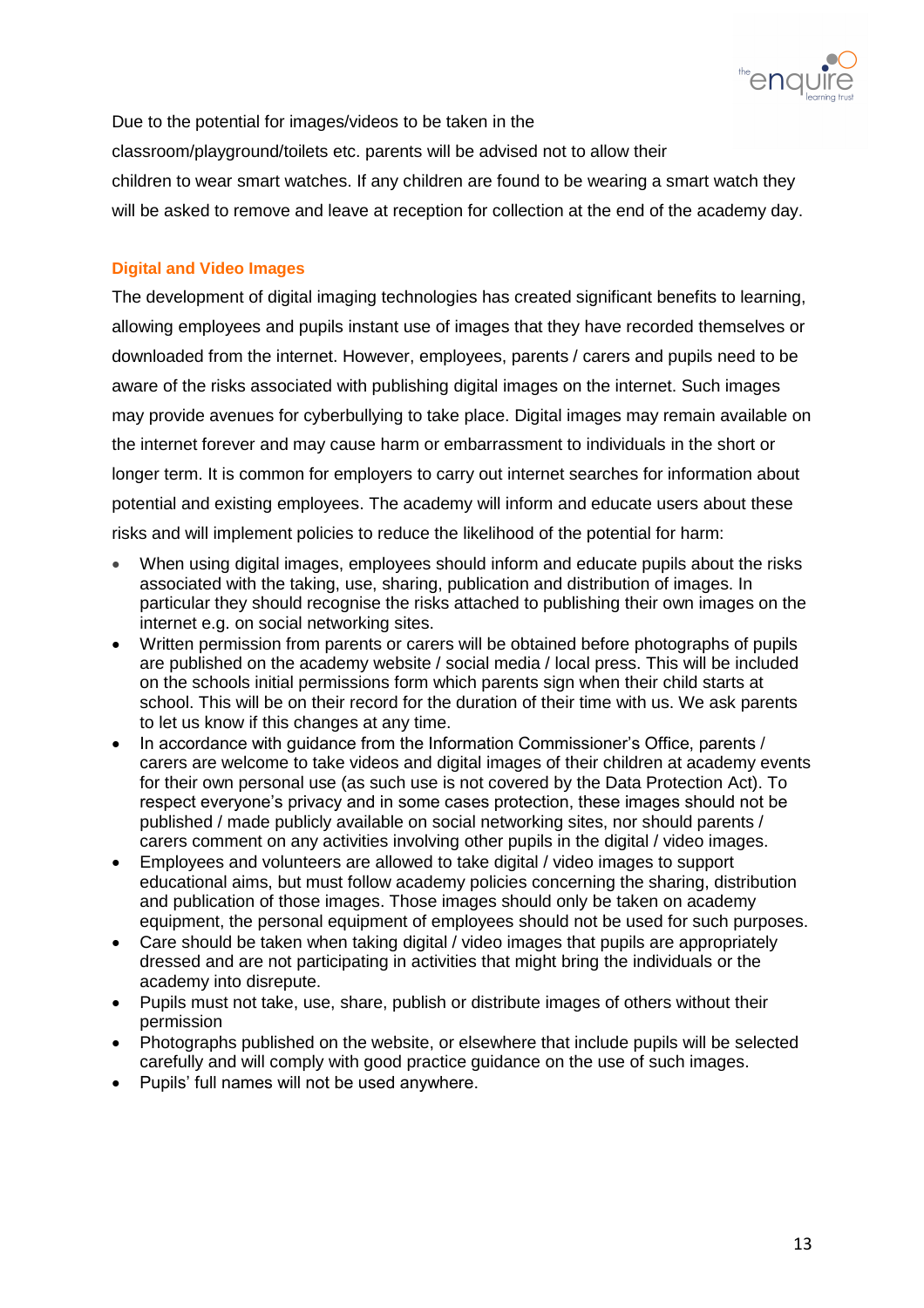

# **Social Media**

## **Academy Use**

Our academy uses the following social media services in order to promote the academy, the

pupils and their learning with parents and the wider community.

- Facebook Page administered by admin and principal
- Twitter administered by admin and ICT lead
- Class Dojo administered by class teachers
- BLOG administered by admin, class teachers and ICT lead

The academy provides the following measures to ensure reasonable steps are in place to minimise risk of harm to pupils, employees and the academy through:

- Ensuring that personal information is not published.
- Training is provided including: acceptable use; social media risks; checking of settings; data protection; reporting issues.
- Clear reporting guidance, including responsibilities, procedures and sanctions.
- Risk assessment, including legal risk.

All information will be moderated before posting, taking into account children who cannot be publicized and the principles of our photos/videos policy.

# **Protecting Professional Identity**

- Personal communications are those made via a personal social media accounts. In all cases, where a personal account is used which associates itself with the academy / academy or impacts on the academy/ academy, it must be made clear that the member of employees is not communicating on behalf of the academy with an appropriate disclaimer. Such personal communications are within the scope of this policy
- No reference should be made in social media to pupils, parents / carers or academy employees.
- Do not engage in online discussion on personal matters relating to members of the academy community
- Personal opinions should not be attributed to the academy.
- Security settings on personal social media profiles should be regularly checked to minimise risk of loss of personal information

#### **Unsuitable / Inappropriate Activities**

Some internet activity e.g. accessing child abuse images or distributing racist material is illegal and would obviously be banned from academy / academy and all other technical systems. Other activities e.g. cyber-bullying would be banned and could lead to criminal prosecution. There are however a range of activities which may, generally, be legal but would be inappropriate in an academy context, either because of the age of the users or the nature of those activities.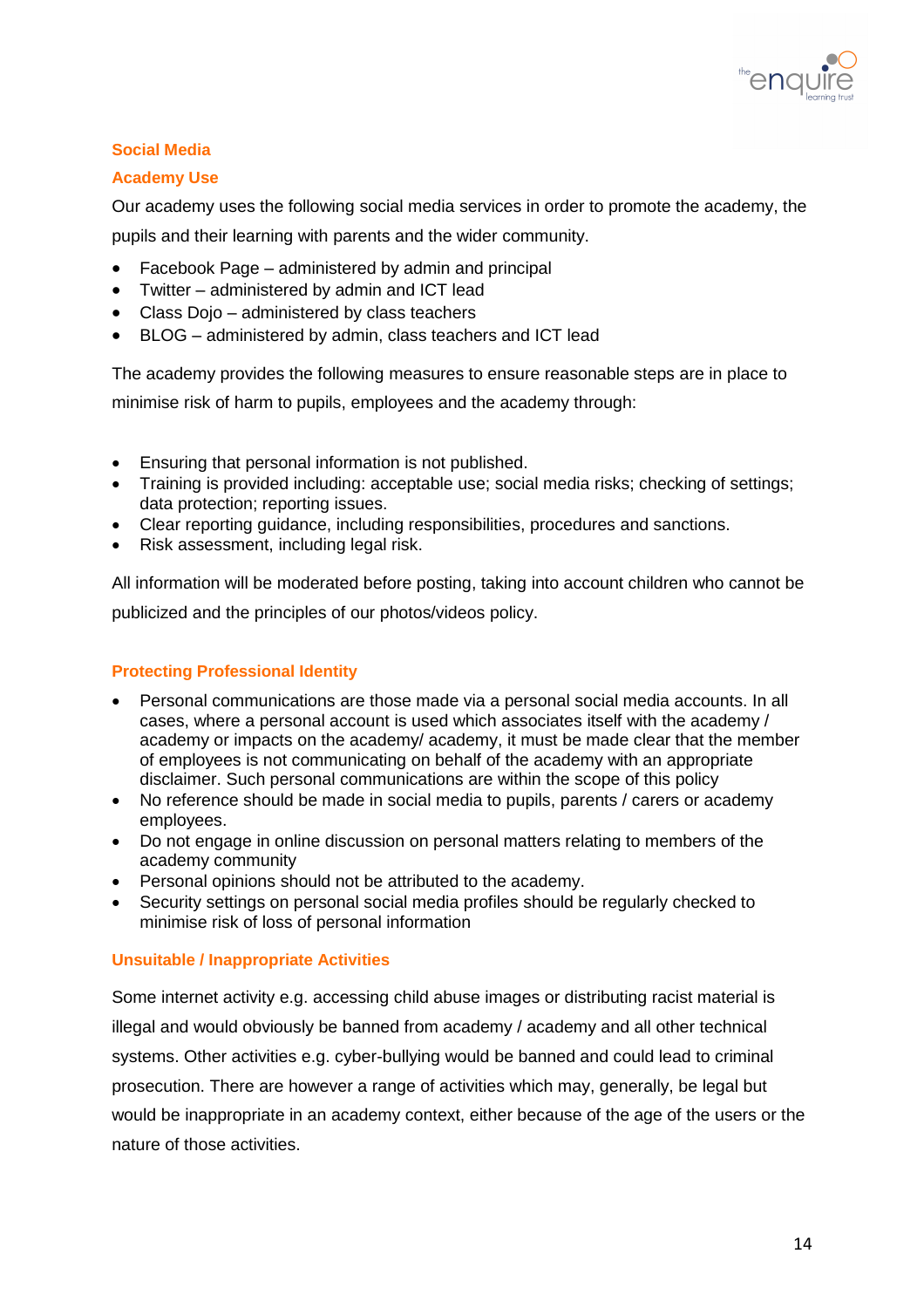

The academy believes that the activities referred to in the following section would be inappropriate in an academy / academy context and that users, as defined below, should not engage in these activities in / or outside the academy when using

academy equipment or systems. The academy policy restricts usage as follows:

| <b>User Actions</b>                                                                                                                        |                                                                                                                                                                                     | Acceptable | at certain times<br>Acceptable | Acceptable for nominated | Unacceptable | and illega<br>Unacceptable |
|--------------------------------------------------------------------------------------------------------------------------------------------|-------------------------------------------------------------------------------------------------------------------------------------------------------------------------------------|------------|--------------------------------|--------------------------|--------------|----------------------------|
|                                                                                                                                            | Child sexual abuse images - The making, production or<br>distribution of indecent images of children. Contrary to<br>The Protection of Children Act 1978                            |            |                                |                          |              | X                          |
|                                                                                                                                            | Grooming, incitement, arrangement or facilitation of<br>sexual acts against children Contrary to the Sexual<br>Offences Act 2003.                                                   |            |                                |                          |              | X                          |
| comments that contain or relate to:<br>not visit Internet sites, make, post, download, upload, data<br>on, material, remarks, proposals or | Possession of an extreme pornographic image (grossly<br>offensive, disgusting or otherwise of an obscene<br>character) Contrary to the Criminal Justice and<br>Immigration Act 2008 |            |                                |                          |              | $\chi$                     |
| , communicate or pass                                                                                                                      | Criminally racist material in UK - to stir up religious<br>hatred (or hatred on the grounds of sexual orientation) -<br>contrary to the Public Order Act 1986                       |            |                                |                          |              | X                          |
|                                                                                                                                            | Pornography                                                                                                                                                                         |            |                                |                          | X            |                            |
|                                                                                                                                            | Promotion of any kind of discrimination                                                                                                                                             |            |                                |                          | X            |                            |
|                                                                                                                                            | Threatening behaviour, including promotion of physical<br>violence or mental harm                                                                                                   |            |                                |                          | X            |                            |
| transfer                                                                                                                                   | Promotion of extremism or terrorism                                                                                                                                                 |            |                                |                          |              | $\times$                   |
| Users shall                                                                                                                                | Any other information which may be offensive to<br>colleagues or breaches the integrity of the ethos of the<br>academy or brings the academy into disrepute                         |            |                                |                          | X            |                            |
|                                                                                                                                            | Using academy systems to run a private business                                                                                                                                     |            |                                |                          | $\times$     |                            |
| Using systems, applications, websites or other mechanisms that<br>bypass the filtering or other safeguards employed by the<br>academy      |                                                                                                                                                                                     |            |                                |                          | X            |                            |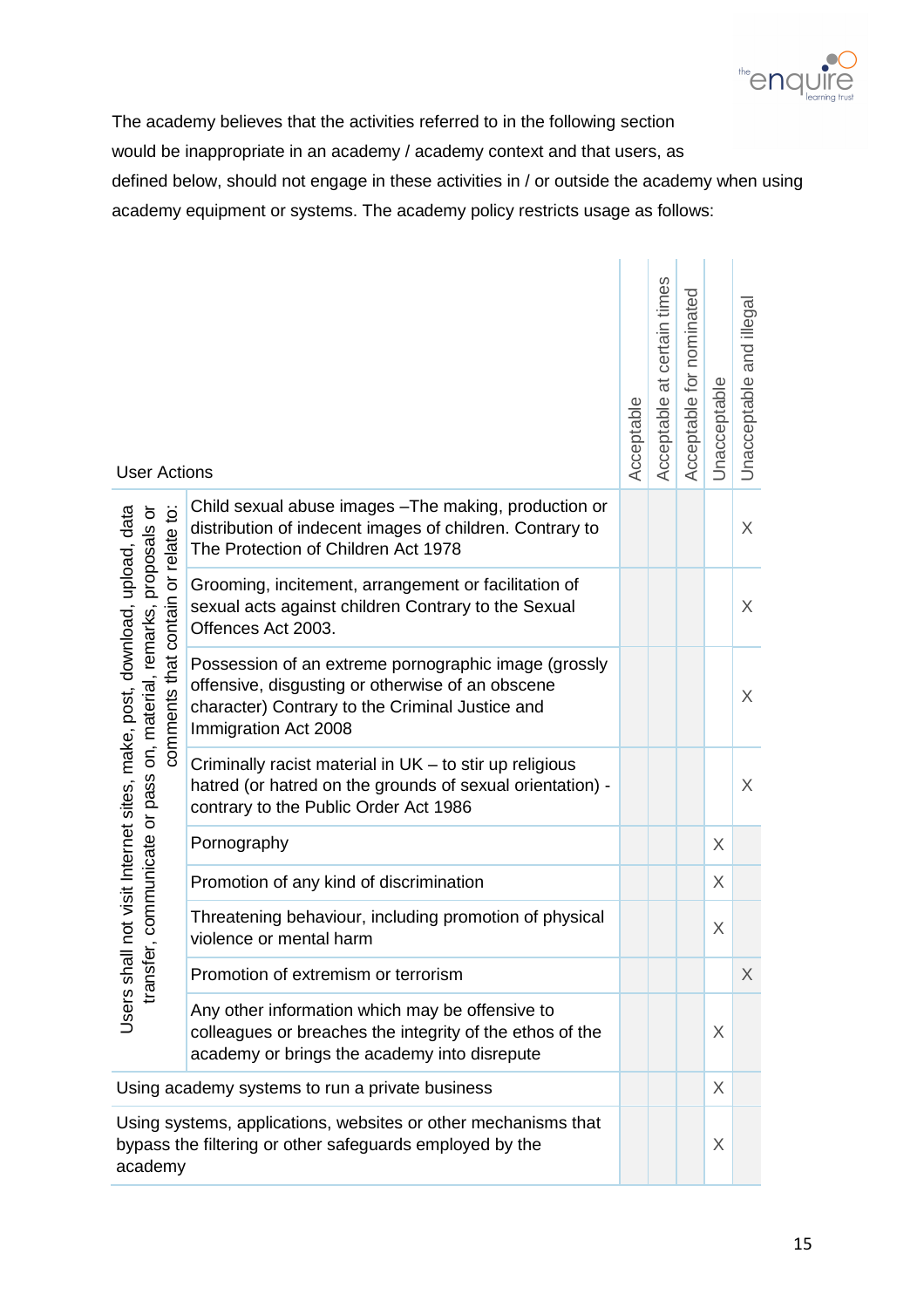

| Infringing copyright                                                                                                                                                    |   |   | X |              |
|-------------------------------------------------------------------------------------------------------------------------------------------------------------------------|---|---|---|--------------|
| Revealing or publicising confidential or proprietary information (eg)<br>financial / personal information, databases, computer / network<br>access codes and passwords) |   |   | X |              |
| Creating or propagating computer viruses or other harmful files                                                                                                         |   |   | X |              |
| Unfair usage (downloading / uploading large files that hinders<br>others in their use of the internet)                                                                  |   |   | X |              |
| On-line gaming (educational)                                                                                                                                            | X |   |   |              |
| On-line gaming (non-educational)                                                                                                                                        |   | X |   |              |
| On-line gambling                                                                                                                                                        |   |   |   | $\mathsf{x}$ |
| On-line shopping / commerce                                                                                                                                             |   |   | X |              |
| File sharing                                                                                                                                                            | X |   |   |              |
| Use of social media                                                                                                                                                     |   |   | X |              |
| Use of messaging apps                                                                                                                                                   |   |   | X |              |
| Use of video broadcasting e.g. Youtube                                                                                                                                  |   |   | X |              |

# **Incident Management**

**Employees**

|                                                                                                                                                                                                                                                                              | Person<br>Responsible         |
|------------------------------------------------------------------------------------------------------------------------------------------------------------------------------------------------------------------------------------------------------------------------------|-------------------------------|
|                                                                                                                                                                                                                                                                              |                               |
| Where there is concern that there has been a breach of the online<br>safety policy the person who is made aware of this will report this to                                                                                                                                  | Member of<br><b>Employees</b> |
| the designated lead for online safety/safeguarding.                                                                                                                                                                                                                          | aware of the<br>incident      |
| The academy IT Leads will conduct an initial fact finding<br>investigation which will ascertain who was involved, what has<br>occurred. If appropriate the user will be restricted from access to<br>the network.                                                            | Principal                     |
| The academy IT Leads will classify the incident appropriately<br>(high or low severity) and enter details of the incident onto the<br>member of employees's file.                                                                                                            | Principal                     |
| The Principal will have been informed and should be given the<br>results of the initial fact finding investigation.                                                                                                                                                          | Principal                     |
| If appropriate discussions will take place between the Trust Online<br>Team and local ICT Technicians to implement any necessary<br>actions e.g. blocking a website                                                                                                          | Principal                     |
| The Principal will discuss the concerns with the Local Authority<br>Designated Officer (LADO) in order to discuss whether there is a<br>need for a Strategy Meeting. During this discussion consideration<br>will be given as to whether the police need to be involved. The | Principal                     |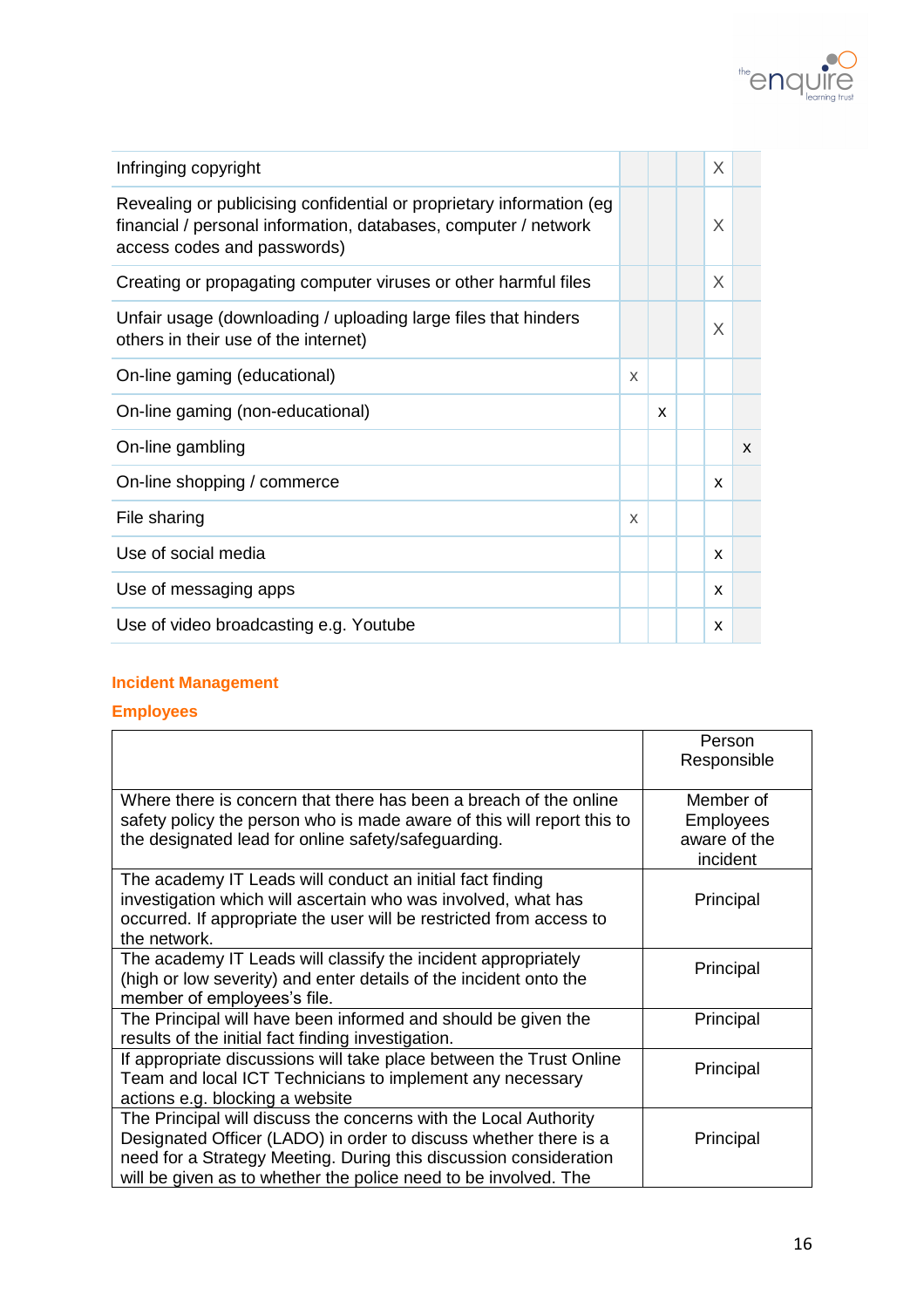

| Principal/Principal of Academy/line manager will also discuss with |           |
|--------------------------------------------------------------------|-----------|
| Lauren Stones (Director of HR) if the member of employees needs    |           |
| to be suspended or undertake different duties pending the          |           |
| completion of the enquiries.                                       |           |
| The Principal of Academy/line manager will also discuss the        | Principal |
| incident with the Online Safety Lead in the Trust as consideration |           |
| will need to be given to any further actions required.             |           |
| The strategy meeting process will be completed.                    |           |
| The designated lead will complete the agencies incident log and    | Principal |
| send a copy to the Trust's Safeguarding Lead                       |           |

# **Pupils**

|                                                                                                                                                                                                                                                                                                                                                                                                                        | Person<br>Responsible                                                                 |
|------------------------------------------------------------------------------------------------------------------------------------------------------------------------------------------------------------------------------------------------------------------------------------------------------------------------------------------------------------------------------------------------------------------------|---------------------------------------------------------------------------------------|
| Where there is concern that there has been a breach of the online<br>safety policy the adult will make a decision whether to deal with it<br>themselves by applying a sanction and logging it in the relevant<br>systems or report it to the Senior Leadership Team.                                                                                                                                                   | Member of<br><b>Employees</b><br>aware of the<br>incident                             |
| The Senior Leadership Team will conduct an initial fact finding<br>investigation who will ascertain who was involved, what sites have<br>been accessed etc.                                                                                                                                                                                                                                                            | Senior Leadership<br>Team with support<br>from the<br>Principal<br>and ICT<br>support |
| The Senior Leadership Team will classify the incident appropriately<br>(high or low severity) and enter details of the incident into the<br>relevant system and make a decision about appropriate sanctions,<br>with support from the Trust's Safeguarding Team if necessary. They<br>will<br>also inform the ICT Technician's to enable them to make changes<br>to the computer system if reduced access is required. | Senior Leadership<br>Team with support<br>from Principal<br>and ICT<br>support        |
| If necessary, the Principal will<br>discuss the concerns with the manager of the local authority<br>safeguarding team to establish if there are child protection<br>concerns requiring a Section 47 Child Protection investigation. If<br>this is required the local Safeguarding Team will conduct this<br>investigation as required within the Child Protection Procedures.                                          | Principal/Principal<br>Ωf<br>Academy                                                  |

\*\* Disciplinary matters (sanctions) will be in accordance with the **Academy Behaviour Policy**.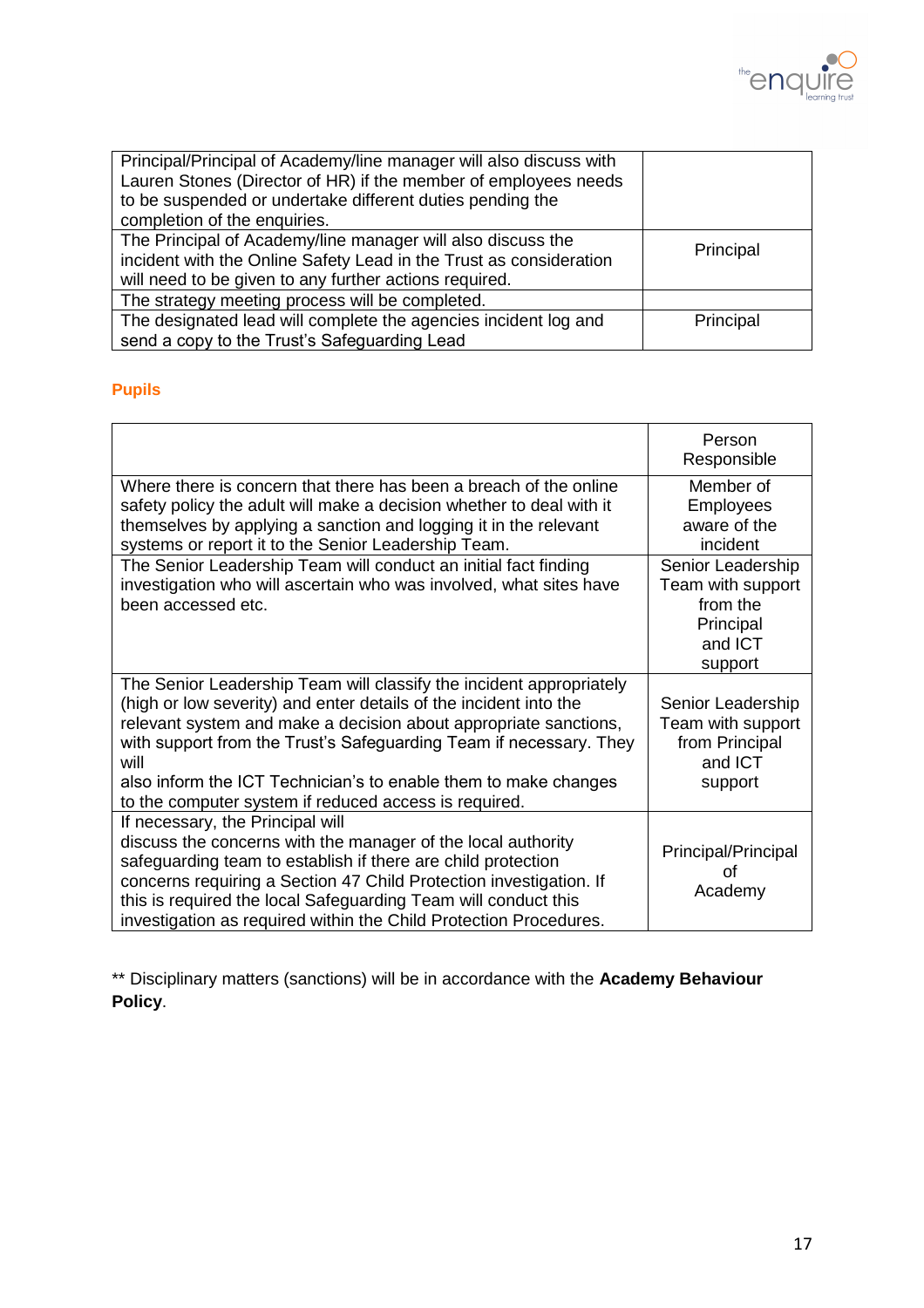

#### **Acceptable Use**

## **Employees**

Note: All device, Internet and email activity is subject to monitoring.

You must read this policy in conjunction with the Online Safety Policy. Once you have read and understood both you must sign this policy sheet

**Internet access** - You must not access or attempt to access any sites that contain any of the following: child abuse; pornography; promoting discrimination of any kind; promoting racial or religious hatred; promoting illegal acts; any other information which may be illegal or offensive to colleagues. Inadvertent access must be treated as an e-safety incident, reported to the e-safety officer and an incident sheet completed.

**Social networking** – is allowed in academy in accordance with the online safety policy only. Employees using social networking for personal use should never undermine the academy, employees, parents or children. Employees should not become "friends" with parents or pupils on personal social networks.

**Use of Email** – employees are not permitted to use academy email addresses for personal business. All email should be kept professional. Employees are reminded that academy data, including emails, is open to Subject Access Requests under the Freedom of Information Act.

**Passwords** - Employees should keep passwords private. There is no occasion when a password needs to be shared with another member of employees or student, or IT support.

**Data Protection** – USB drives (e.g. pendrives) are not permitted on the academy network.

**Personal Use of Academy ICT** - You are not permitted to use ICT equipment for personal use unless specific permission has been given by the Principal who will set the boundaries of personal use.

**Images and Videos** - You should not upload onto any internet site or service images or videos of yourself, other employees or pupils without consent. This is applicable professionally (in academy) or personally (i.e. employees outings).

**Use of Personal ICT** - use of personal ICT equipment is at the discretion of the Principal.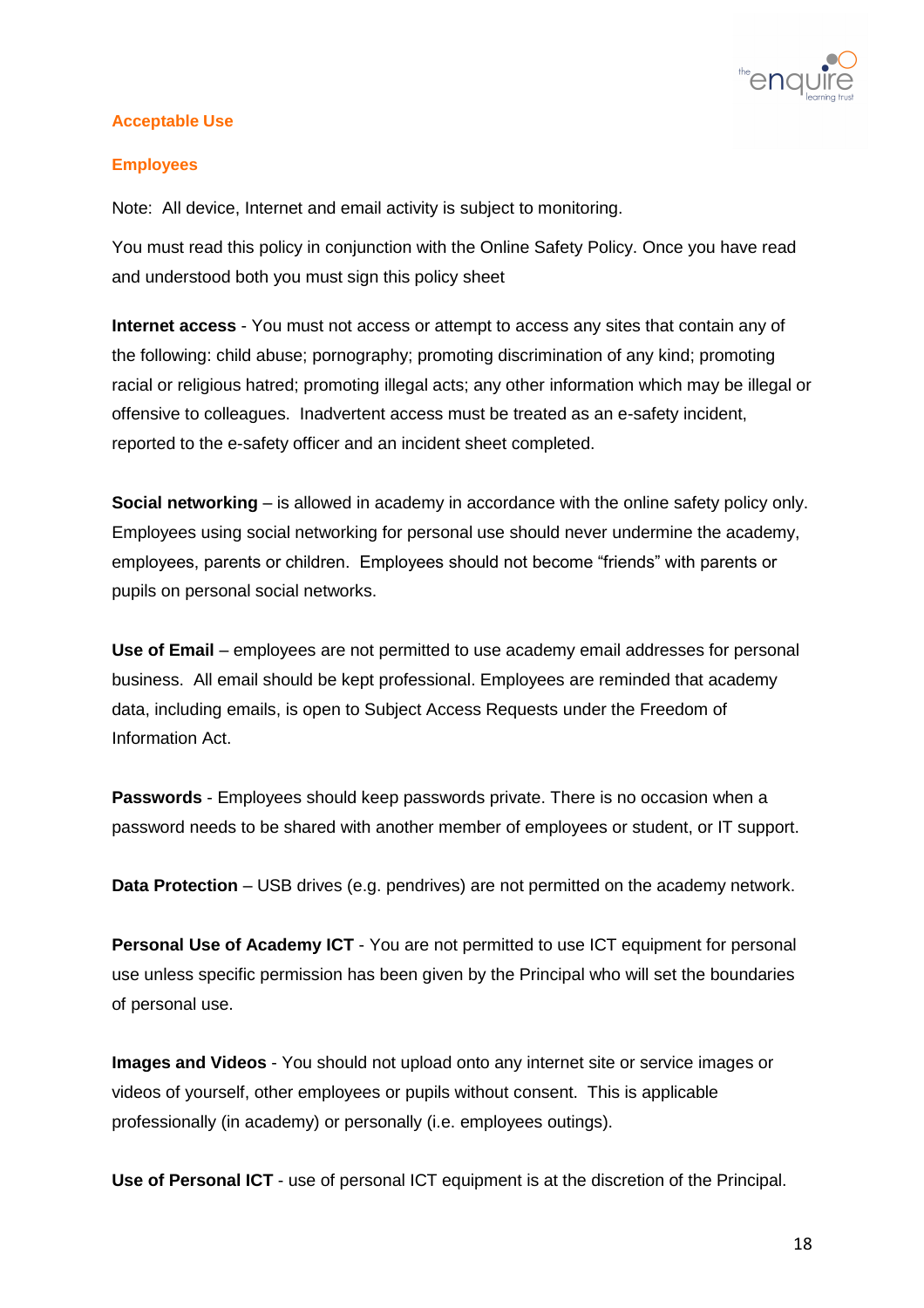

Permission must be sought stating the reason for using personal equipment; a risk assessment will be carried out by IT support and the Online Safety Officer.

**Online Safety** – like health and safety, online safety is the responsibility of everyone to everyone. As such you will promote positive online safety messages in all use of ICT whether you are with other members of employees or with pupils.

| NAME:      |  |
|------------|--|
| SIGNATURE: |  |
| DATE:      |  |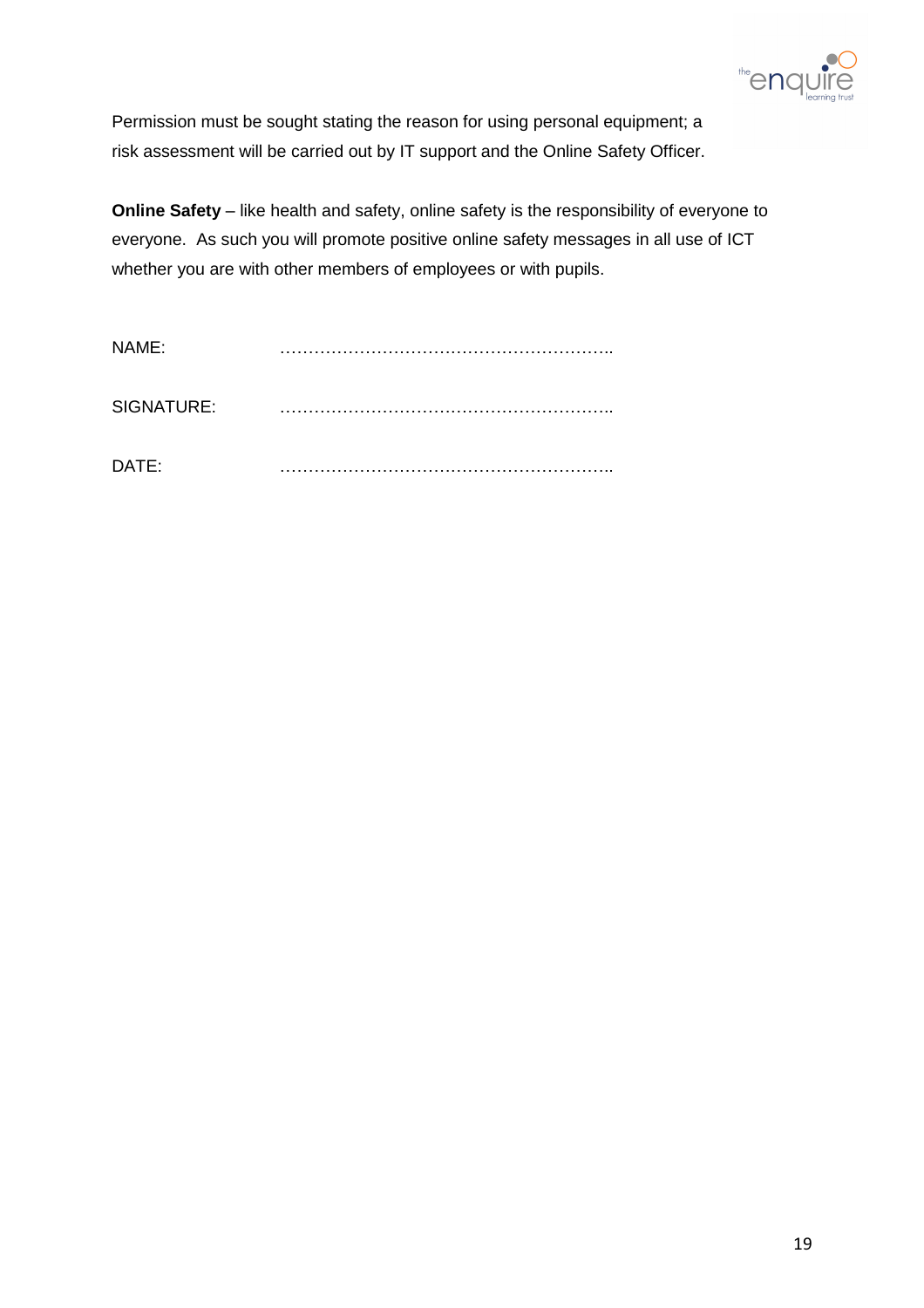

## **Learner Acceptable Use of Technology**

## **Early Years and Key Stage 1**

I understand that the school Acceptable Use Policy will help keep me safe and happy online.

- I only use the internet when an adult is with me.
- I only click on links and buttons online when I know what they do.
- I keep my personal information and passwords safe.
- I only send messages online which are polite and friendly.
- I know the school/setting can see what I am doing online when I use school/setting computers and tablets and name of any specific school/setting systems learners are expected to use, including when I am at home.
- I always tell an adult/teacher/member of staff if something online makes me feel upset, unhappy, or worried.
- I have read and talked about these rules with my parents/carers.

## **Dowson Primary Academy Learner Remote Learning AUP**

I understand that:

- These expectations are in place to help keep me safe when I am learning at home using Class Dojo, Microsoft Teams, and Google Classroom.
- I should read and talk about these rules with my parents/carers.
- remote learning will only take place using Class Dojo, Microsoft Teams, Google Classroom and during usual school times.
- My use of Class Dojo, Microsoft Teams, and Google Classroom is monitored to help keep me safe.
- 2. Only members of Dowson Primary Academy can access the above systems.
	- I will only use my school email accounts and login to access remote learning.
	- I will use privacy settings as set up by the school.
	- I will not share my login/password with others
	- I will not share any access links to remote learning sessions with others.
- 3. When taking part in remote learning I will behave as I would in the classroom.
- 4. When taking part in live sessions I will:
	- Mute my video and microphone.
	- Wear appropriate clothing and be in a suitable location.
	- Ensure backgrounds of videos are neutral and personal information/content is not visible.
	- Use appropriate alternative backgrounds.
	- Attend the session in full. If for any reason I cannot attend a session in full, I will let my teacher know.
	- Attend lessons in a shared/communal space or room with an open door and/or where possible when I can be supervised by a parent/carer or another appropriate adult.
- 5. If I am concerned about anything that takes place during remote learning, I will: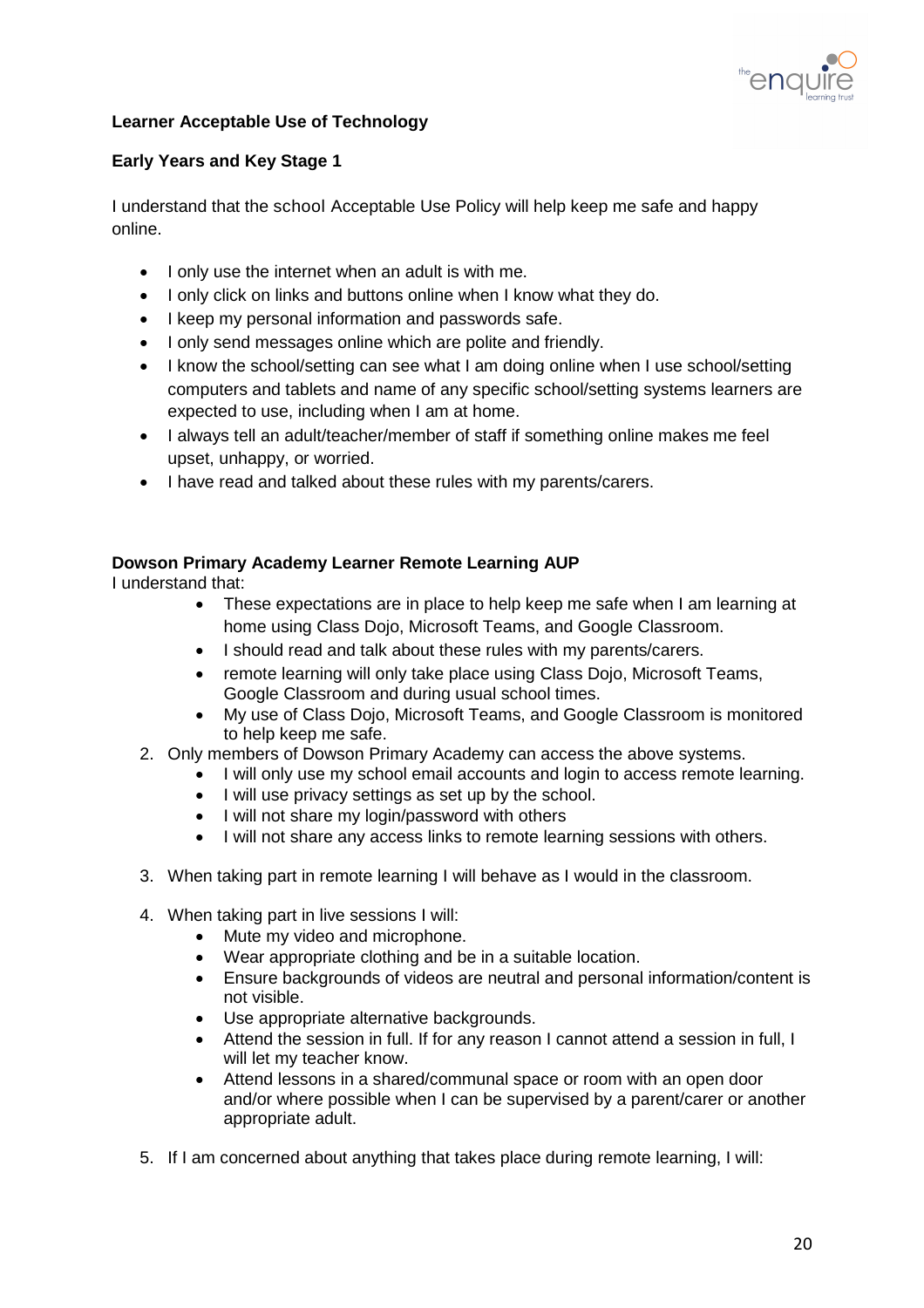

- Report my concerns to the member of staff running the session, tell a parent/carer.
- 6. I understand that inappropriate online behaviour or concerns about my safety during remote learning will be taken seriously.

| Dowson Primary Academy Acceptable Use of Technology Policy - Learner Agreement                                                                                                                                                                 |
|------------------------------------------------------------------------------------------------------------------------------------------------------------------------------------------------------------------------------------------------|
| I, with my parents/carers, have read and understood the Dowson Primary Academy Acceptable<br>Use of Technology Policy (AUP) and remote learning AUP                                                                                            |
| I agree to follow the AUP when:                                                                                                                                                                                                                |
| I use Dowson Primary Academy devices and systems, both on site and at home.<br>1.<br>I use my own equipment out of Dowson Primary Academy, including communicating with<br>2.<br>other members of the school or when accessing school systems. |
|                                                                                                                                                                                                                                                |
| Date                                                                                                                                                                                                                                           |
|                                                                                                                                                                                                                                                |
|                                                                                                                                                                                                                                                |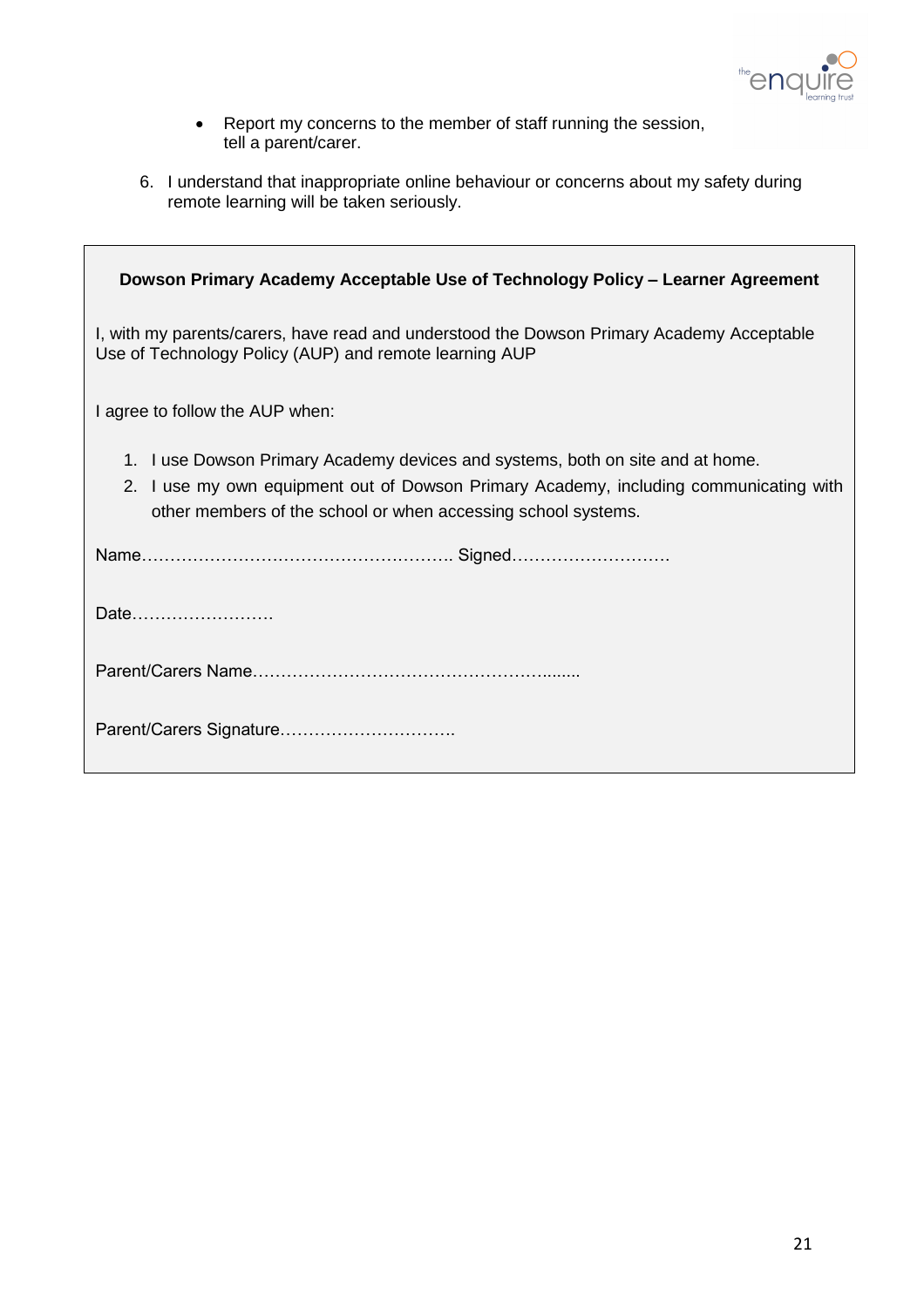

# **Learner Acceptable Use of Technology**

## **KS2**

I understand that the school Acceptable Use Policy will help keep me safe and happy online at home and at school.

- I know that I will be able to use the internet in school/setting for a variety of reasons, if I use it responsibly. However, I understand that if I do not, I may not be allowed to use the internet at school.
- I know that being responsible means that I should not look for bad language, inappropriate images or violent or unsuitable games, and that if I accidently come across any of these I should report it to a teacher or adult in school, or a parent or carer at home.
- I will treat my password like my toothbrush! This means I will not share it with anyone (even my best friend), and I will log off when I have finished using the computer or device.
- I will protect myself by not telling anyone I meet online my address, my telephone number, my school/setting name or by sending a picture of myself without permission from a teacher or other adult.
- I will not arrange to meet anyone I have met online alone in person without talking to a trusted adult.
- If I get unpleasant, rude, or bullying emails or messages, I will report them to a teacher or other adult. I will not delete them straight away, but instead, keep them so I can show them to the person I am reporting it to.
- I will always be myself and not pretend to be anyone or anything I am not. I know that posting anonymous messages or pretending to be someone else is not allowed.
- I will always check before I download software or data from the internet. I know that information on the internet may not be reliable and it sometimes needs checking.
- If I bring in memory sticks / CDs from outside of school, I will always give them to my teacher so they can be checked for viruses and content before opening them.
- I will be polite and sensible when I message people online and I know that sending a message is the same as having a conversation with someone. I will not be rude or hurt someone's feelings online.
- I know that I am not allowed on personal email, social networking sites or instant messaging in school.
- If, for any reason, I need to bring my mobile phone into school/setting I know that it is to be handed in to the office and then collected at the end of the school day.
- I know that all school devices/computers and systems are monitored, including when I am using them at home.
- I will tell a teacher or other adult if someone online makes me feel uncomfortable or worried when I am online using games or other websites or apps.

# **Dowson Primary Academy Learner Remote Learning AUP**

I understand that:

• These expectations are in place to help keep me safe when I am learning at home using Class Dojo, Microsoft Teams, and Google Classroom.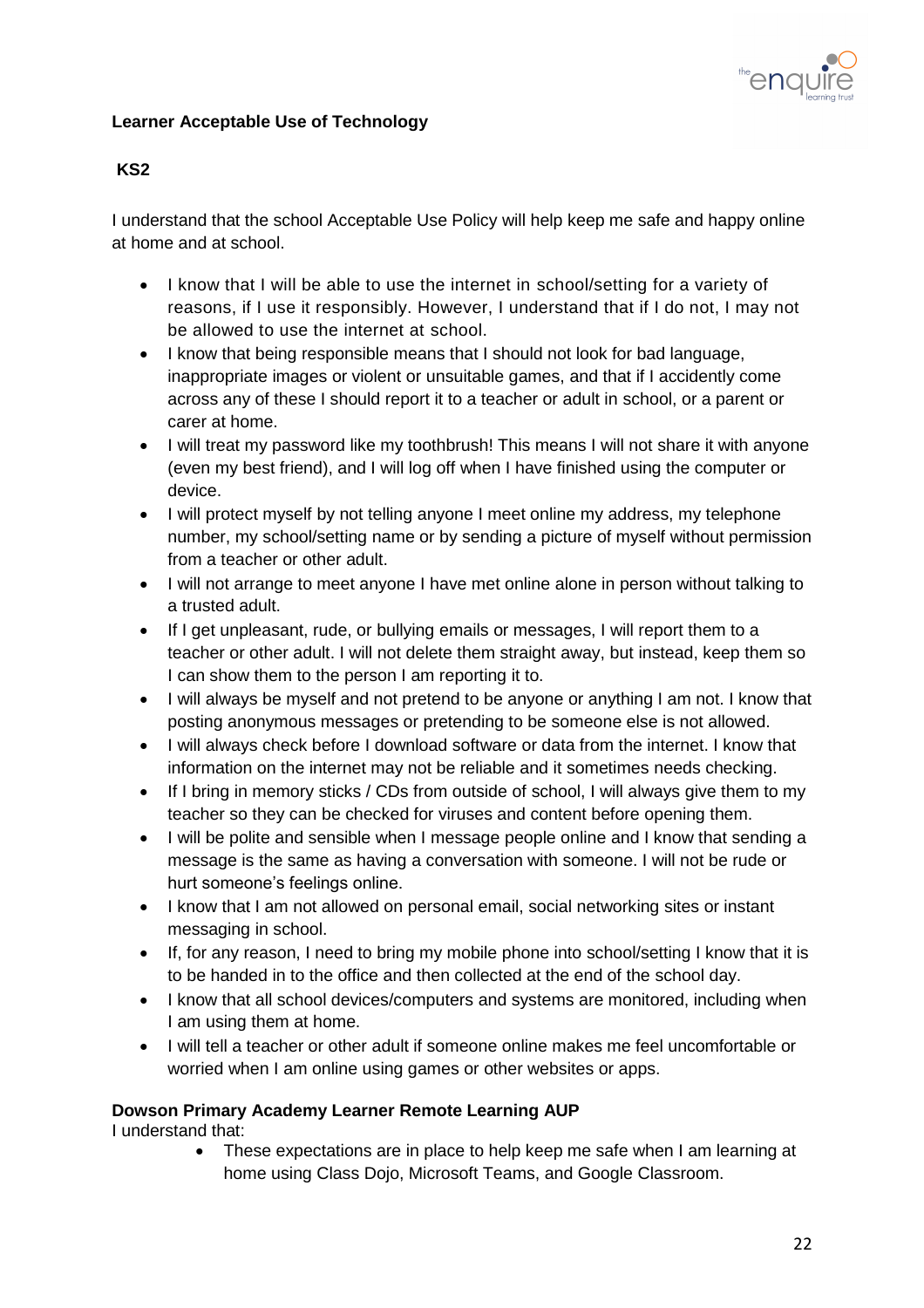

- I should read and talk about these rules with my parents/carers.
- remote learning will only take place using Class Dojo, Microsoft Teams, Google Classroom and during usual school times.
- My use of Class Dojo, Microsoft Teams, and Google Classroom is monitored to help keep me safe.
- 7. Only members of Dowson Primary Academy can access the above systems.
	- I will only use my school email accounts and login to access remote learning.
	- I will use privacy settings as set up by the school.
	- I will not share my login/password with others
	- I will not share any access links to remote learning sessions with others.
- 8. When taking part in remote learning I will behave as I would in the classroom.
- 9. When taking part in live sessions I will:
	- Mute my video and microphone.
	- Wear appropriate clothing and be in a suitable location.
	- Ensure backgrounds of videos are neutral and personal information/content is not visible.
	- Use appropriate alternative backgrounds.
	- Attend the session in full. If for any reason I cannot attend a session in full, I will let my teacher know.
	- Attend lessons in a shared/communal space or room with an open door and/or where possible when I can be supervised by a parent/carer or another appropriate adult.
	- •
- 10. If I am concerned about anything that takes place during remote learning, I will:
	- Report my concerns to the member of staff running the session, tell a parent/carer.
- 11. I understand that inappropriate online behaviour or concerns about my safety during remote learning will be taken seriously.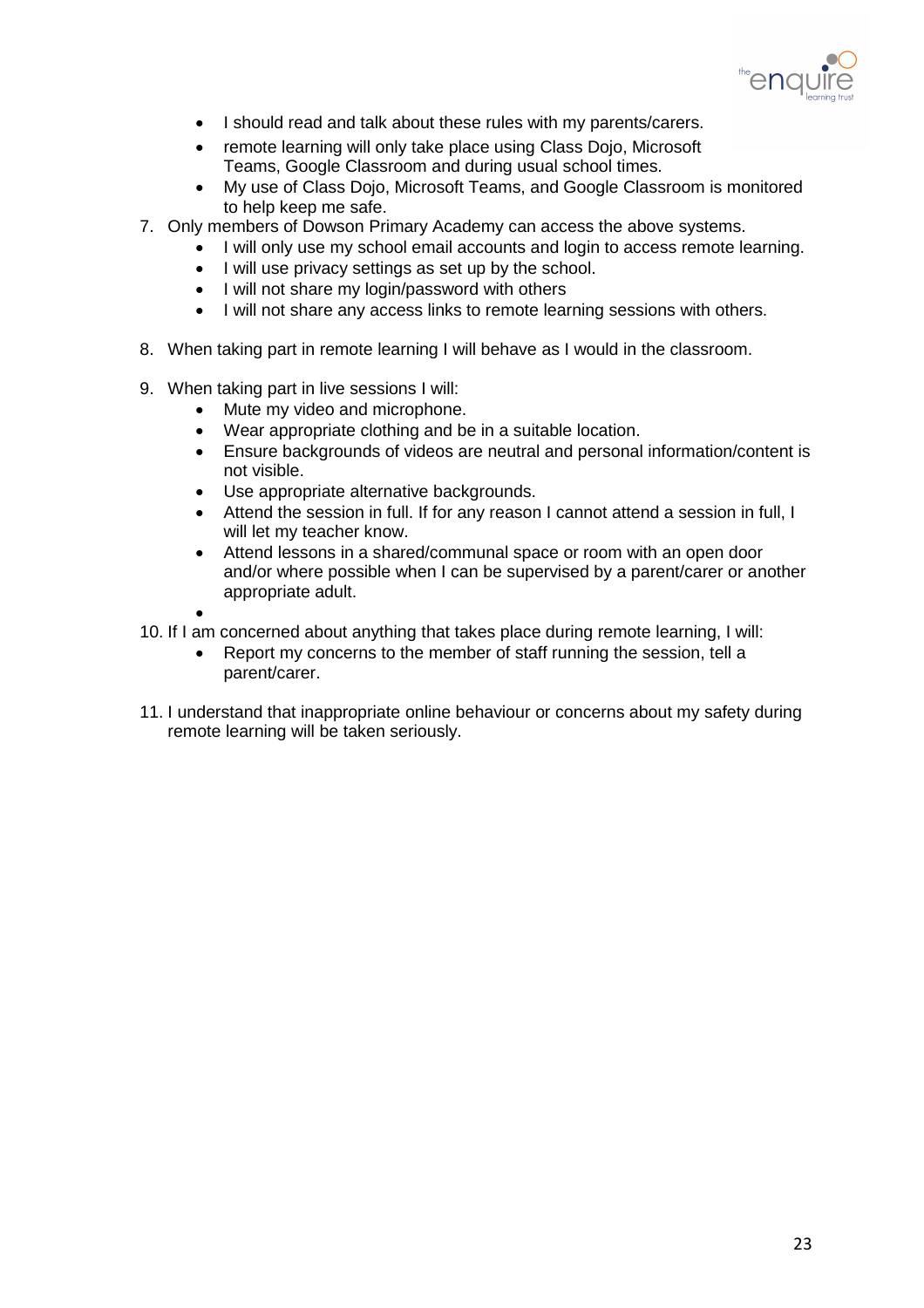| Dowson Primary Academy Acceptable Use of Technology Policy - Learner Agreement                                                                                                                                                              |  |  |  |  |
|---------------------------------------------------------------------------------------------------------------------------------------------------------------------------------------------------------------------------------------------|--|--|--|--|
| I, with my teacher, have read and understood the Dowson Primary Academy Acceptable Use of<br>Technology Policy (AUP) and remote learning AUP                                                                                                |  |  |  |  |
| I agree to follow the AUP when:                                                                                                                                                                                                             |  |  |  |  |
| 3. I use Dowson Primary Academy devices and systems, both on site and at home.<br>I use my own equipment out of Dowson Primary Academy, including communicating with<br>4.<br>other members of the school or when accessing school systems. |  |  |  |  |
|                                                                                                                                                                                                                                             |  |  |  |  |
| Signed:                                                                                                                                                                                                                                     |  |  |  |  |
|                                                                                                                                                                                                                                             |  |  |  |  |
|                                                                                                                                                                                                                                             |  |  |  |  |
|                                                                                                                                                                                                                                             |  |  |  |  |
| Year 6 <b>manual manual manual manual manual manual manual manual manual manual manual manual manual manual manual manual manual manual manual manual manual manual manual manual manual ma</b>                                             |  |  |  |  |
|                                                                                                                                                                                                                                             |  |  |  |  |

N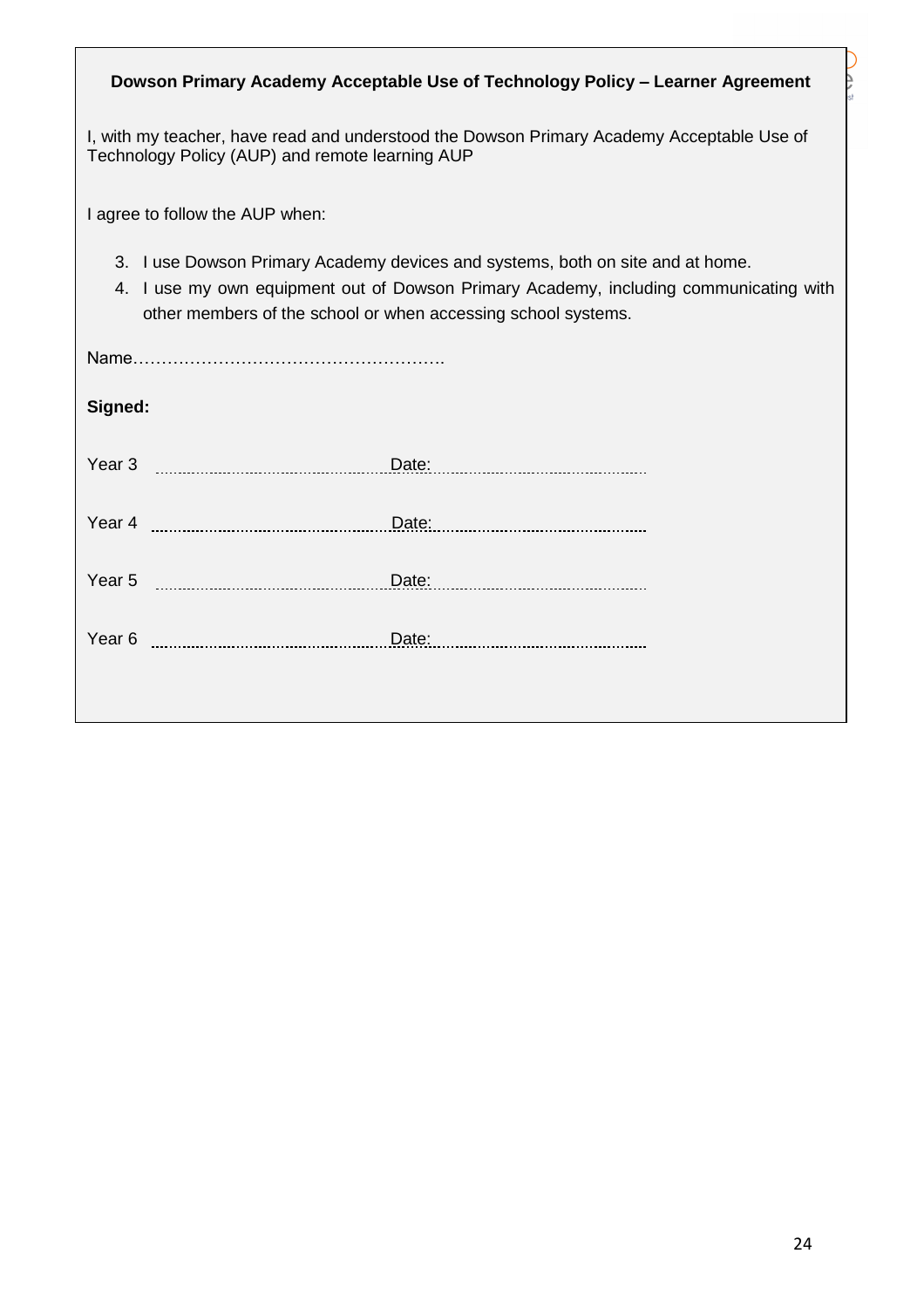

#### Parent / Carer Acceptable Use Agreement

Digital technologies have become integral to the lives of children and young people, both within academies and outside academies. These technologies provide powerful tools, which open up new opportunities for everyone. They can stimulate discussion, promote creativity and stimulate awareness of context to promote effective learning. Young people should have an entitlement to safe internet access at all times.

This Acceptable Use Policy is intended to ensure:

- That pupils will be responsible users and stay safe while using the internet and other communications technologies for educational, personal and recreational use.
- That academy systems and users are protected from accidental or deliberate misuse that could put the security of the systems and users at risk.
- That parents and carers are aware of the importance of online safety and are involved in the education and guidance of young people with regard to their on-line behaviour.

The academy will try to ensure that pupils will have good access to digital technologies to enhance their learning and will, in return, expect them to agree to be responsible users. A copy of the Acceptable Use Policy is attached to this permission form, so that parents / carers will be aware of the academy expectations of the pupils in their care.

Parents are requested to sign the permission form to show their support of the academy in this important aspect of the academy's work.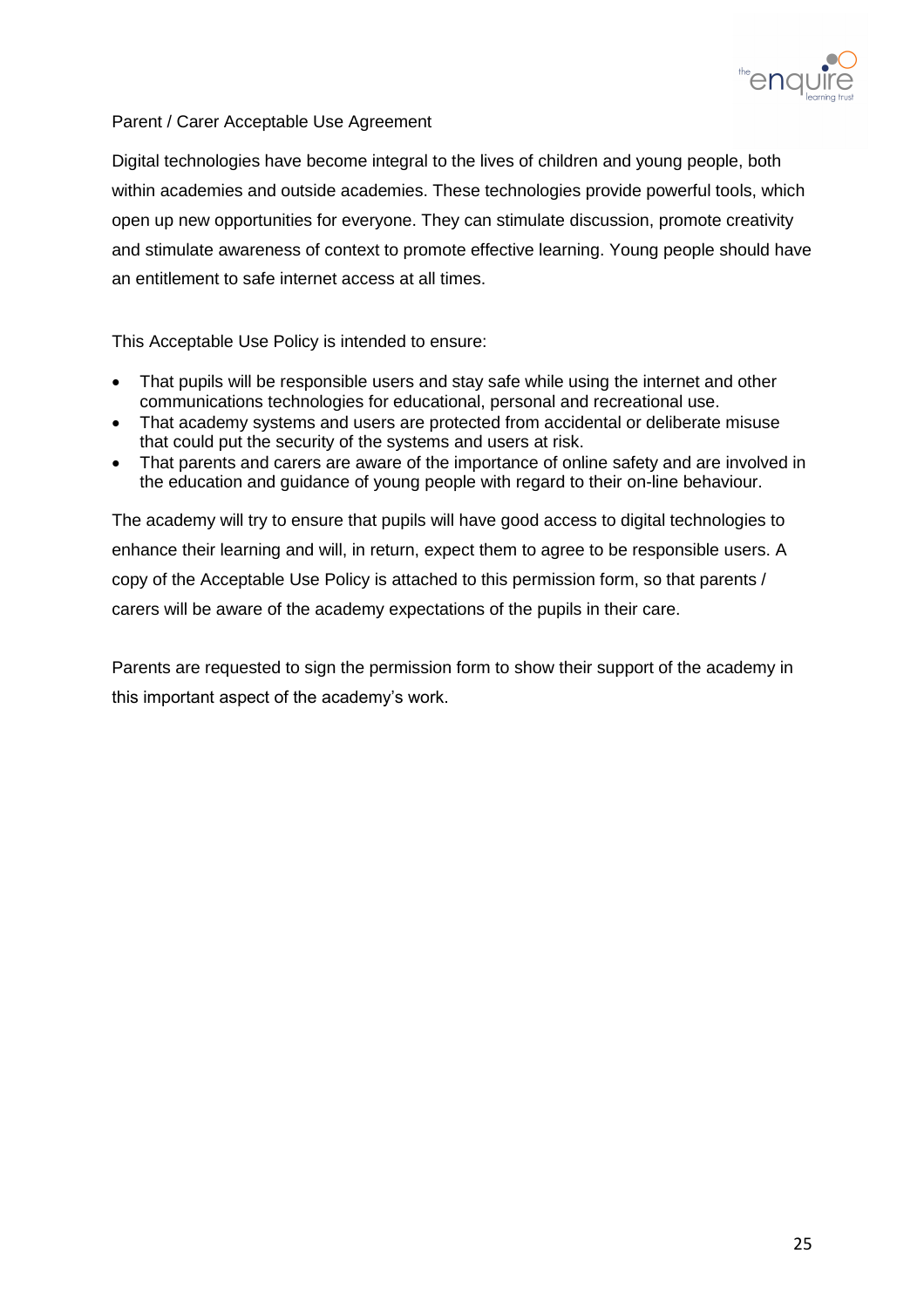

# **Parent/Carer Acceptable Use of Technology Policy**

1. I know that my child will be provided with internet access and will use a range of IT systems including Class Dojo and Google Classroom in order to access the curriculum and be prepared for modern life whilst at Dowson Primary Academy.

2. I am aware that learners use of mobile technology and devices, such as mobile phones, is not permitted at Dowson Primary Academy.

3. I am aware that any internet and technology use using school/setting equipment may be monitored for safety and security reasons, to safeguard both my child and the school/setting systems. This monitoring will take place in accordance with data protection (including GDPR) and human rights legislation.

4. I understand that the school will take every reasonable precaution, including monitoring and filtering systems, to ensure that learners are safe when they use the school internet and systems. I understand that the school cannot ultimately be held responsible for the nature and content of materials accessed on the internet and using mobile technologies.

5. I understand that my child needs a safe and appropriate place to access remote learning if school is closed in response to Covid-19. I will ensure my child's access to remote learning is appropriately supervised. When accessing video learning, I will ensure they are an appropriate location (e.g. not in bed) and that they are suitably dressed.

6. I am aware that my child will receive online safety education to help them understand the importance of safe use of technology and the internet, both in and out of school.

7. I have read and discussed Dowson Primary Academy's learner Acceptable Use of Technology Policy (AUP) with my child.

8. I will support school safeguarding policies and will ensure that I appropriately monitor my child's use of the internet outside of school/setting and discuss online safety with them when they access technology at home.

9. I will support the school approach to online safety. I will role model safe and positive online behaviour for my child by sharing images, text, and video online responsibly.

10. I, together with my child, will not deliberately upload or add any images, video, sounds or text that could upset, threaten the safety of or offend any member of the school community.

11. I understand that a partnership approach to online safety is required. If the school/setting has any concerns about either my or my child's behaviour or safety online, then I will be contacted.

12. I understand that if I or my child do not abide by the Dowson Primary Academy AUP, appropriate action will be taken. This could include sanctions being applied in line with the school/setting policies and if a criminal offence has been committed, the police being contacted.

13. I know that I can speak to the Designated Safeguarding Lead Mrs K Thornburn, my child's teacher or the principal, vice principal if I have any concerns about online safety.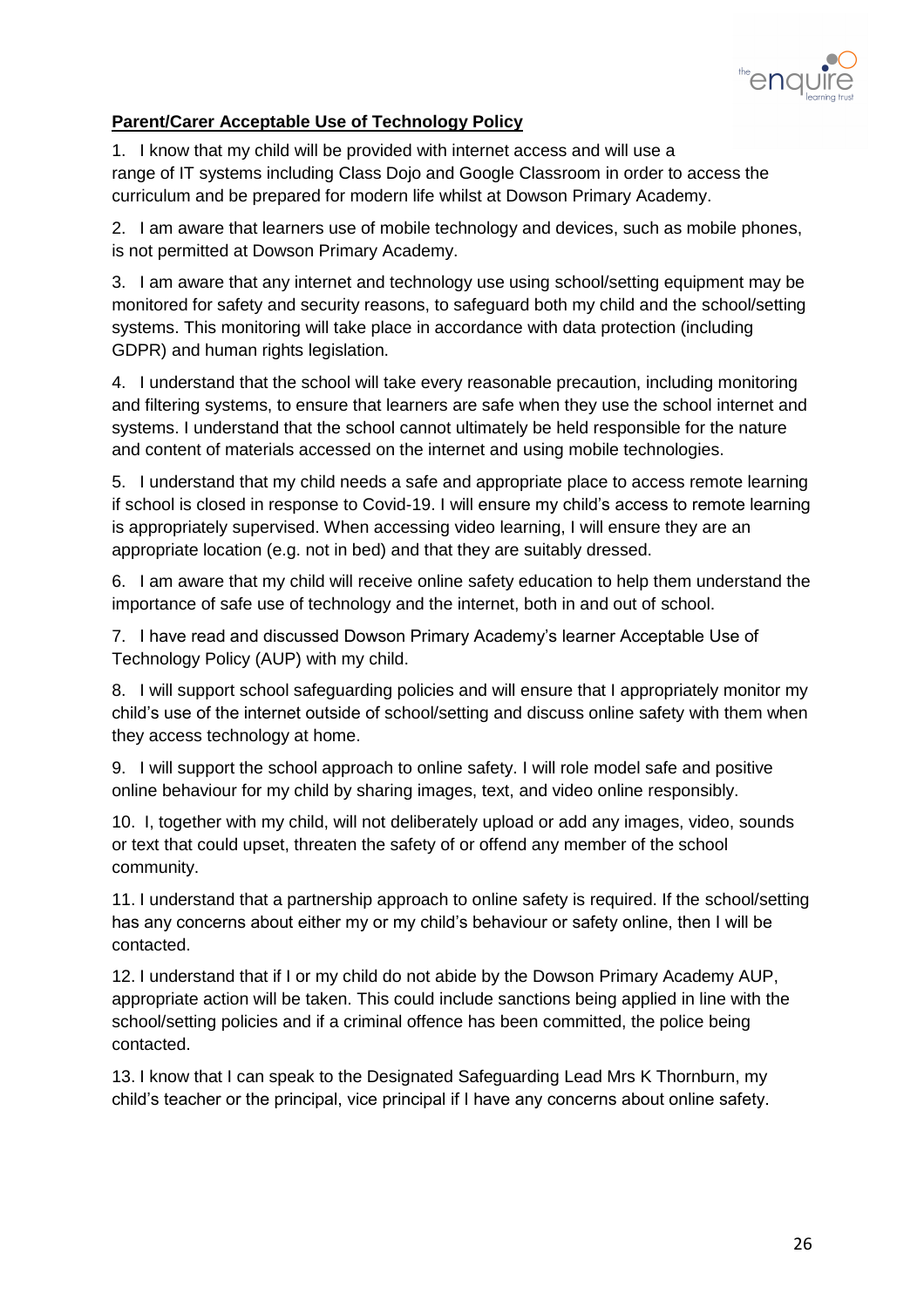

| I have read, understood and agree to comply with the Dowson Primary Academy Parent/Carer<br><b>Acceptable Use of Technology Policy.</b> |  |  |
|-----------------------------------------------------------------------------------------------------------------------------------------|--|--|
|                                                                                                                                         |  |  |
|                                                                                                                                         |  |  |
|                                                                                                                                         |  |  |

Date…………………….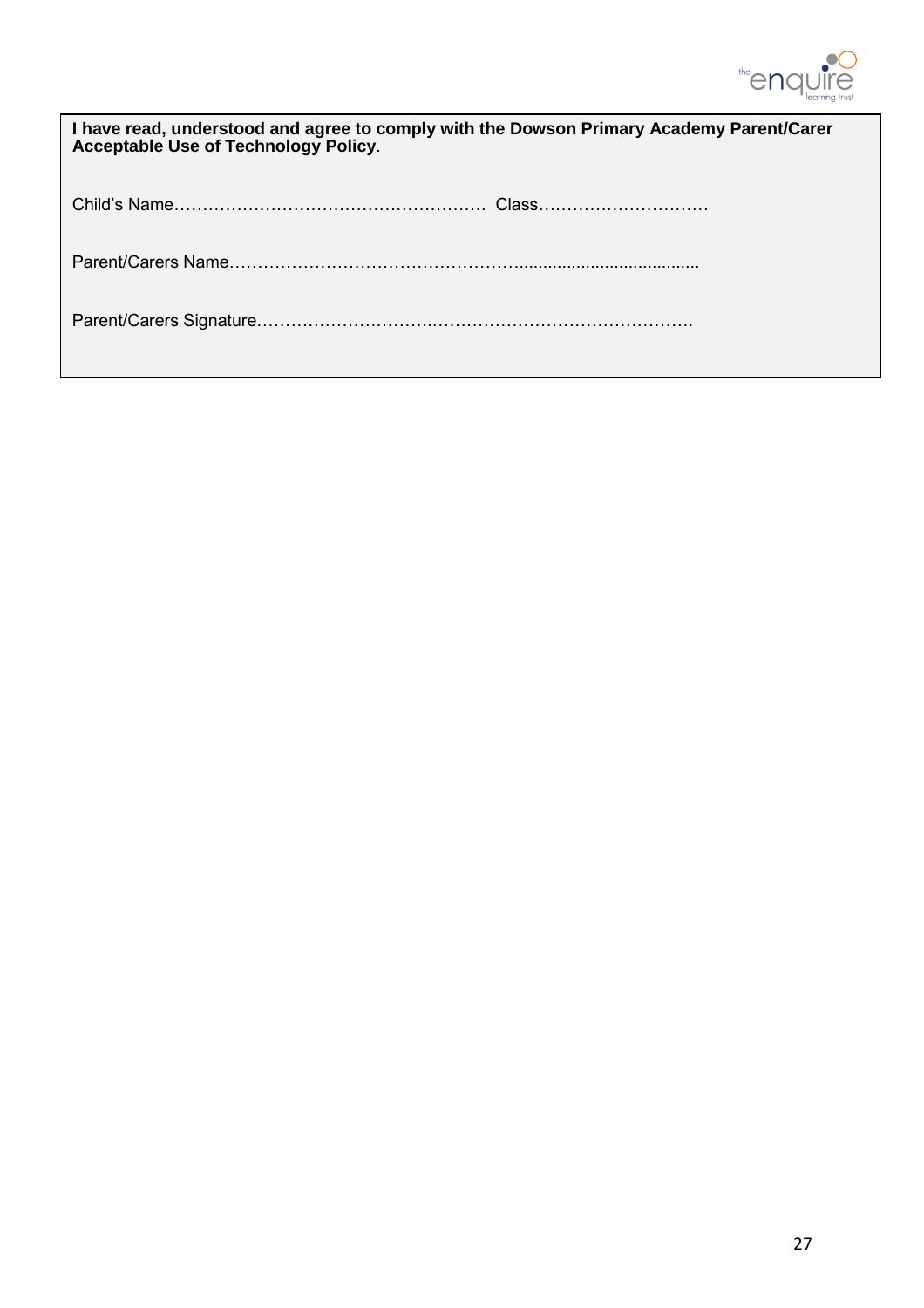

# **6. National Links**

- Action Fraud: [www.actionfraud.police.uk](http://www.actionfraud.police.uk/)
- CEOP:
	- o [www.thinkuknow.co.uk](http://www.thinkuknow.co.uk/)
	- o [www.ceop.police.uk](http://www.ceop.police.uk/)
- Get Safe Online: [www.getsafeonline.org](http://www.getsafeonline.org/)
- Internet Matters: [www.internetmatters.org](http://www.internetmatters.org/)
- Internet Watch Foundation (IWF): [www.iwf.org.uk](http://www.iwf.org.uk/)
- Lucy Faithfull Foundation: [www.lucyfaithfull.org](http://www.lucyfaithfull.org/)
- NSPCC: [www.nspcc.org.uk/onlinesafety](http://www.nspcc.org.uk/onlinesafety)
	- o ChildLine: [www.childline.org.uk](http://www.childline.org.uk/)
	- o Net Aware: [www.net-aware.org.uk](http://www.net-aware.org.uk/)
- The Marie Collins Foundation: [www.mariecollinsfoundation.org.uk](http://www.mariecollinsfoundation.org.uk/)
- UK Safer Internet Centre: [www.saferinternet.org.uk](http://www.saferinternet.org.uk/)
	- o Professional Online Safety Helpline: [www.saferinternet.org.uk/about/helpline](http://www.saferinternet.org.uk/about/helpline)
- 360 Safe Self-Review tool for academys: [www.360safe.org.uk](http://www.360safe.org.uk/)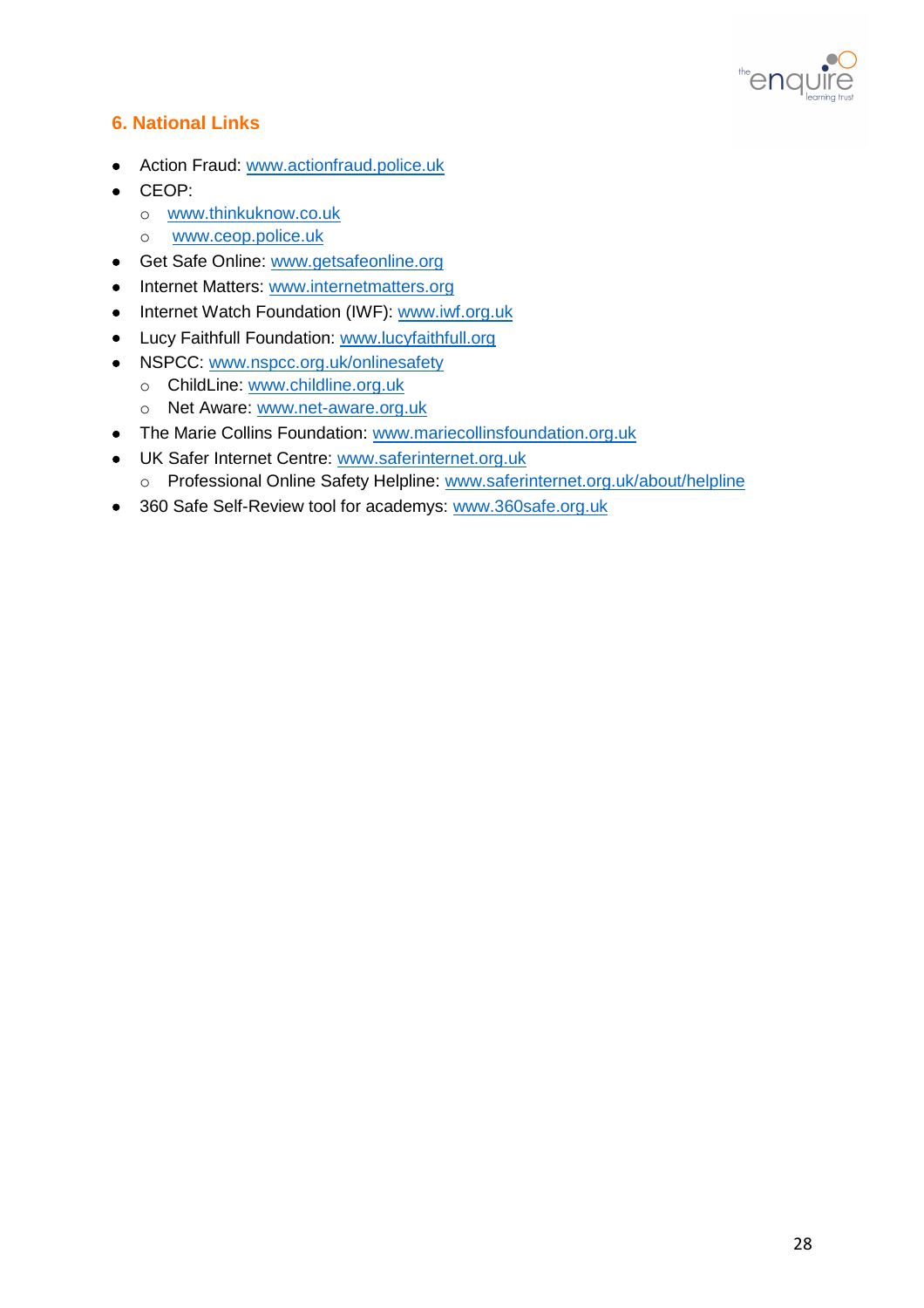

# **7. Legislation**

Academies should be aware of the legislative framework under which this Online Safety Policy template and guidance has been produced. It is important to note that in general terms an action that is illegal if committed offline is also illegal if committed online.

It is recommended that legal advice is sought in the advent of an e safety issue or situation.

#### **Computer Misuse Act 1990**

This Act makes it an offence to:

- Erase or amend data or programs without authority;
- Obtain unauthorised access to a computer;
- "Eavesdrop" on a computer;
- Make unauthorised use of computer time or facilities;
- Maliciously corrupt or erase data or programs;
- Deny access to authorised users.

#### **Data Protection Act 1998/General Data Protection Regulation**

This protects the rights and privacy of individual's data. To comply with the law, information about individuals must be collected and used fairly, stored safely and securely and not disclosed to any third party unlawfully. The Act states that person data must be:

- Fairly and lawfully processed.
- Processed for limited purposes.
- Adequate, relevant and not excessive.
- Accurate.
- Not kept longer than necessary.
- Processed in accordance with the data subject's rights.
- Secure.
- Not transferred to other countries without adequate protection.

#### **Freedom of Information Act 2000**

The Freedom of Information Act gives individuals the right to request information held by public authorities. All public authorities and companies wholly owned by public authorities have obligations under the Freedom of Information Act. When responding to requests, they have to follow a number of set procedures.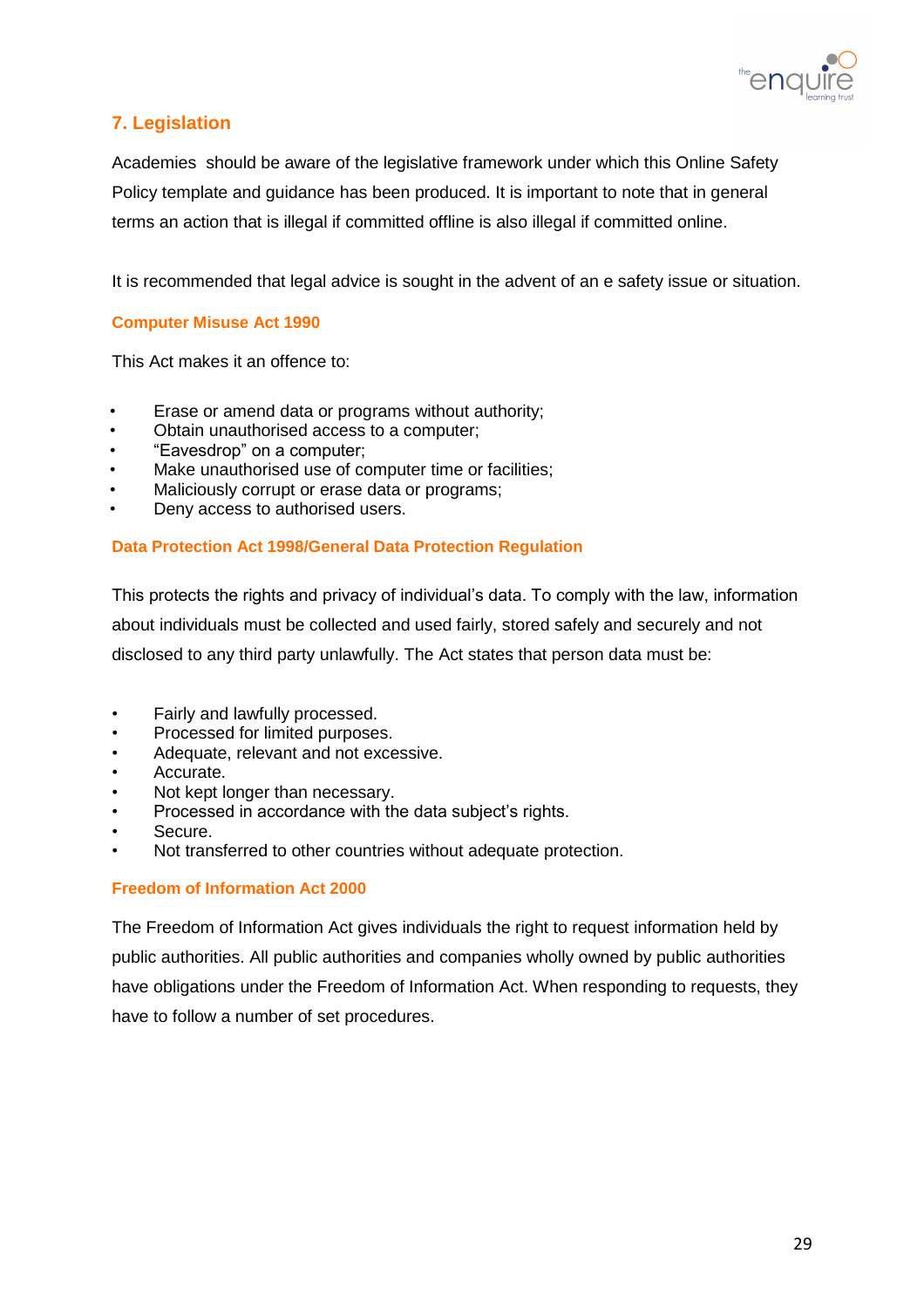

## **Communications Act 2003**

Sending by means of the Internet a message or other matter that is grossly offensive or of an indecent, obscene or menacing character; or sending a false message by means of or persistently making use of the Internet for the purpose of causing annoyance, inconvenience or needless anxiety is guilty of an offence liable, on conviction, to imprisonment. This wording is important because an offence is complete as soon as the message has been sent: there is no need to prove any intent or purpose.

#### **Malicious Communications Act 1988**

It is an offence to send an indecent, offensive, or threatening letter, electronic communication or other article to another person.

#### **Regulation of Investigatory Powers Act 2000**

It is an offence for any person to intentionally and without lawful authority intercept any communication. Monitoring or keeping a record of any form of electronic communications is permitted, in order to:

- Establish the facts;
- Ascertain compliance with regulatory or self-regulatory practices or procedures;
- Demonstrate standards, which are or ought to be achieved by persons using the system;
- Investigate or detect unauthorised use of the communications system;
- Prevent or detect crime or in the interests of national security;
- Ensure the effective operation of the system.
- Monitoring but not recording is also permissible in order to:
- Ascertain whether the communication is business or personal;
- Protect or support help line employees.
- The academy reserves the right to monitor its systems and communications in line with its rights under this act.

#### **Trade Marks Act 1994**

This provides protection for Registered Trade Marks, which can be any symbol (words, shapes or images) that are associated with a particular set of goods or services. Registered Trade Marks must not be used without permission. This can also arise from using a Mark that is confusingly similar to an existing Mark.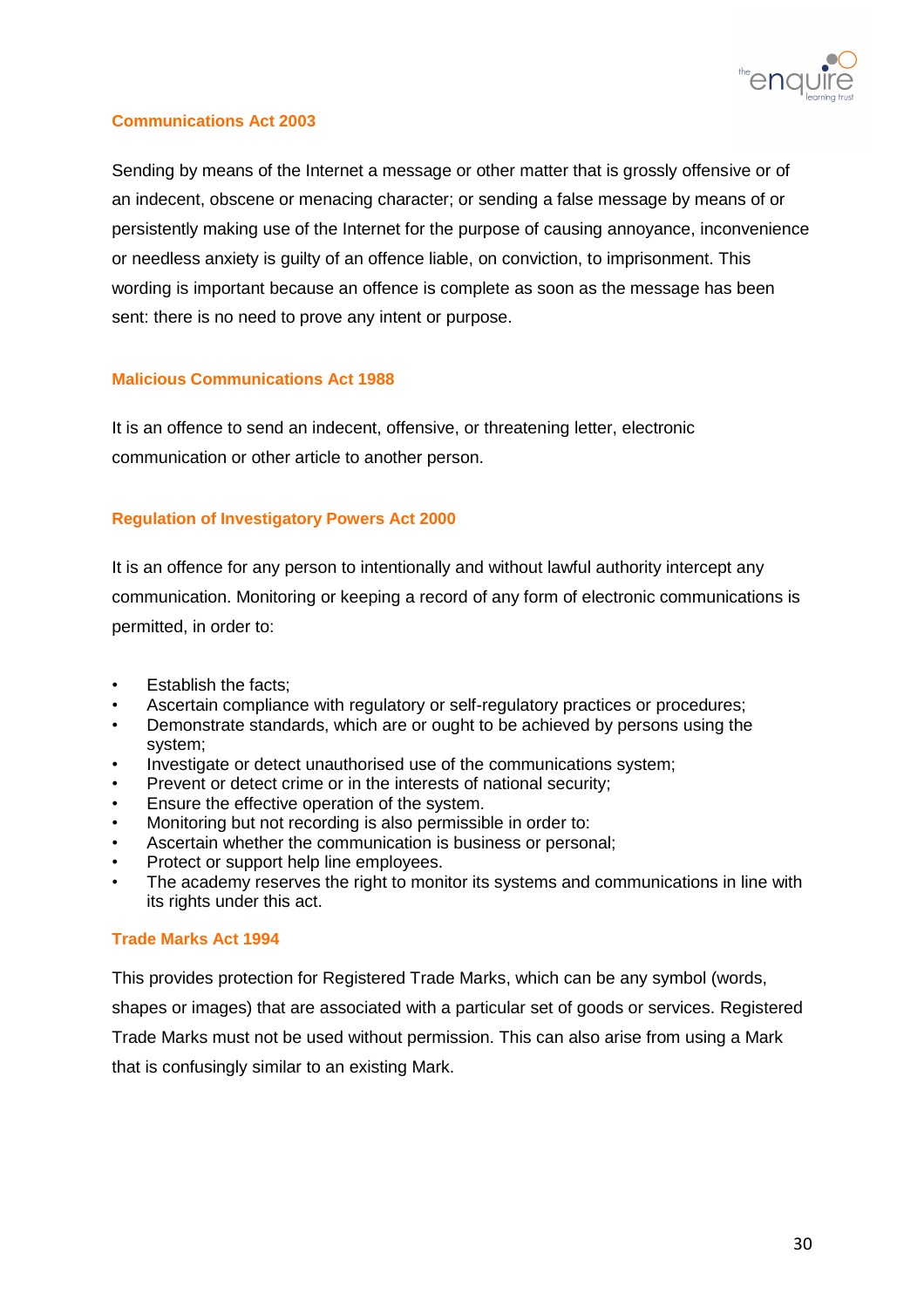

## **Copyright, Designs and Patents Act 1988**

It is an offence to copy all, or a substantial part of a copyright work. There are, however, certain limited user permissions, such as fair dealing, which means under certain circumstances permission is not needed to copy small amounts for non-commercial research or private study. The Act also provides for Moral Rights, whereby authors can sue if their name is not included in a work they wrote, or if the work has been amended in such a way as to impugn their reputation. Copyright covers materials in print and electronic form, and includes words, images, and sounds, moving images, TV broadcasts and other media (e.g. youtube).

#### **Telecommunications Act 1984**

It is an offence to send a message or other matter that is grossly offensive or of an indecent, obscene or menacing character. It is also an offence to send a message that is intended to cause annoyance, inconvenience or needless anxiety to another that the sender knows to be false.

#### **Criminal Justice & Public Order Act 1994**

This defines a criminal offence of intentional harassment, which covers all forms of harassment, including sexual. A person is guilty of an offence if, with intent to cause a person harassment, alarm or distress, they:

- Use threatening, abusive or insulting words or behaviour, or disorderly behaviour; or
- Display any writing, sign or other visible representation, which is threatening, abusive or insulting, thereby causing that or another person harassment, alarm or distress.

#### **Racial and Religious Hatred Act 2006**

This Act makes it a criminal offence to threaten people because of their faith, or to stir up religious hatred by displaying, publishing or distributing written material which is threatening. Other laws already protect people from threats based on their race, nationality or ethnic background.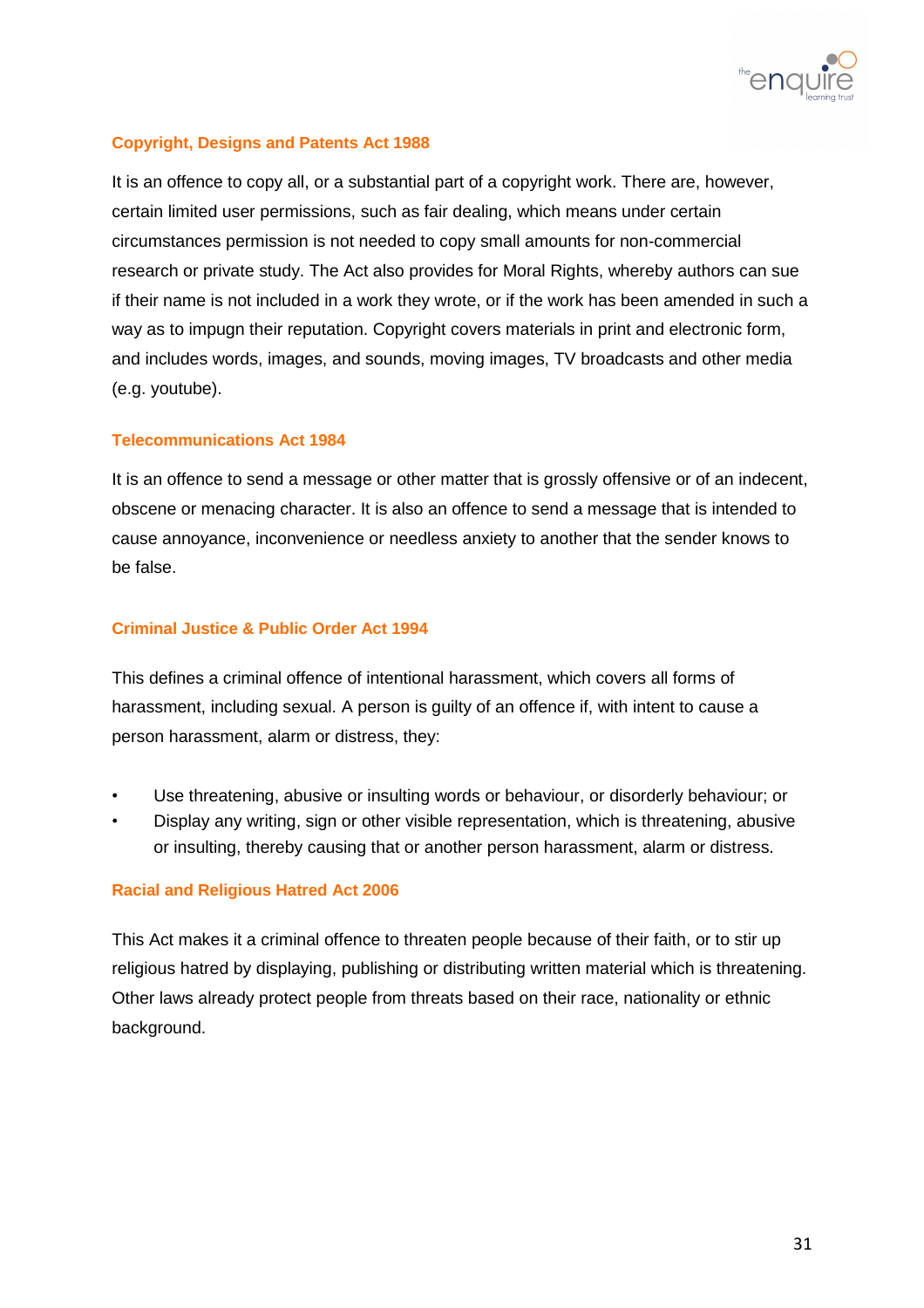

#### **Protection from Harrassment Act 1997**

A person must not pursue a course of conduct, which amounts to harassment of another, and which he knows or ought to know amounts to harassment of the other. A person whose course of conduct causes another to fear, on at least two occasions, that violence will be used against him is guilty of an offence if he knows or ought to know that his course of conduct will cause the other so to fear on each of those occasions.

#### **Protection of Children Act 1978**

It is an offence to take, permit to be taken, make, possess, show, distribute or advertise indecent images of children in the United Kingdom. A child for these purposes is a anyone under the age of 18. Viewing an indecent image of a child on your computer means that you have made a digital image. An image of a child also covers pseudo-photographs (digitally collated or otherwise). A person convicted of such an offence may face up to 10 years in prison

#### **Sexual Offences Act 2003**

A grooming offence is committed if you are over 18 and have communicated with a child under 16 at least twice (including by phone or using the Internet) it is an offence to meet them or travel to meet them anywhere in the world with the intention of committing a sexual offence. Causing a child under 16 to watch a sexual act is illegal, including looking at images such as videos, photos or webcams, for your own gratification. It is also an offence for a person in a position of trust to engage in sexual activity with any person under 18, with whom they are in a position of trust. (Typically, teachers, social workers, health professionals, connexions employees fall in this category of trust). Any sexual intercourse with a child under the age of 13 commits the offence of rape.

#### **Public Order Act 1986**

This Act makes it a criminal offence to stir up racial hatred by displaying, publishing or distributing written material which is threatening. Like the Racial and Religious Hatred Act 2006 it also makes the possession of inflammatory material with a view of releasing it a criminal offence. Children, Families and Education Directorate page 38 April 2007.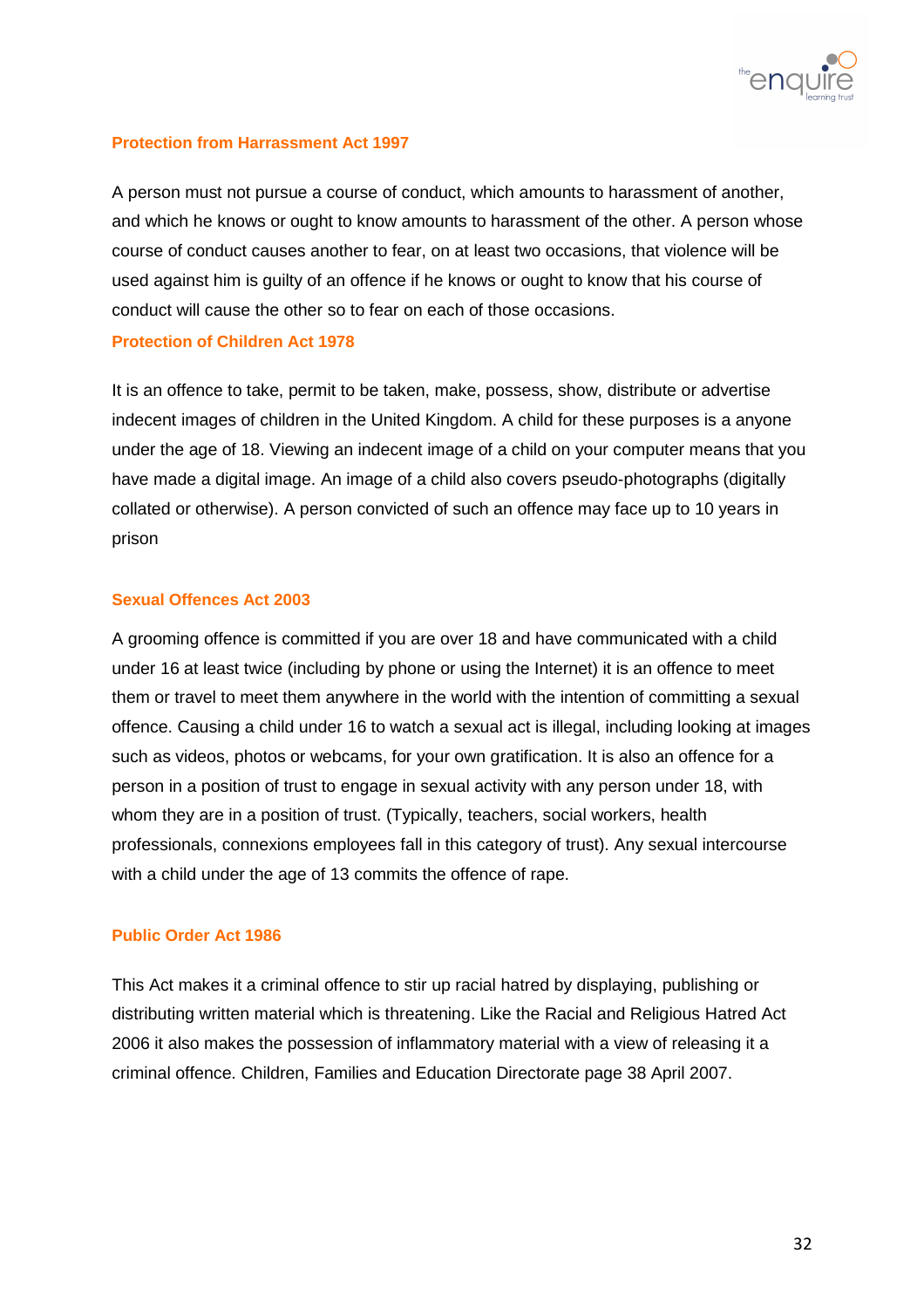

#### **Obscene Publications Act 1959 and 1964**

Publishing an "obscene" article is a criminal offence. Publishing includes electronic transmission.

#### **Human Rights Act 1998**

This does not deal with any particular issue specifically or any discrete subject area within the law. It is a type of "higher law", affecting all other laws. In the academy context, human rights to be aware of include:

- The right to a fair trial
- The right to respect for private and family life, home and correspondence
- Freedom of thought, conscience and religion
- Freedom of expression
- Freedom of assembly
- Prohibition of discrimination
- The right to education

These rights are not absolute. The academy is obliged to respect these rights and freedoms, balancing them against those rights, duties and obligations, which arise from other relevant legislation.

#### **The Education and Inspections Act 2006**

Empowers Principal/teachers, to such extent as is reasonable, to regulate the behaviour of pupils / pupils when they are off the academy site and empowers members of employees to impose disciplinary penalties for inappropriate behaviour.

#### **The Education and Inspections Act 2011**

Extended the powers included in the 2006 Act and gave permission for Principal/teachers (and nominated employees) to search for electronic devices. It also provides powers to search for data on those devices and to delete data.

(see template policy in these appendices and for DfE guidance [http://www.education.gov.uk/academys/pupilsupport/behaviour/behaviourpolicies/f0076897/s](http://www.education.gov.uk/schools/pupilsupport/behaviour/behaviourpolicies/f0076897/screening-searching-and-confiscation) [creening-searching-and-confiscation\)](http://www.education.gov.uk/schools/pupilsupport/behaviour/behaviourpolicies/f0076897/screening-searching-and-confiscation)

#### **The Protection of Freedoms Act 2012**

Requires academies to seek permission from a parent/carer to use Biometric systems